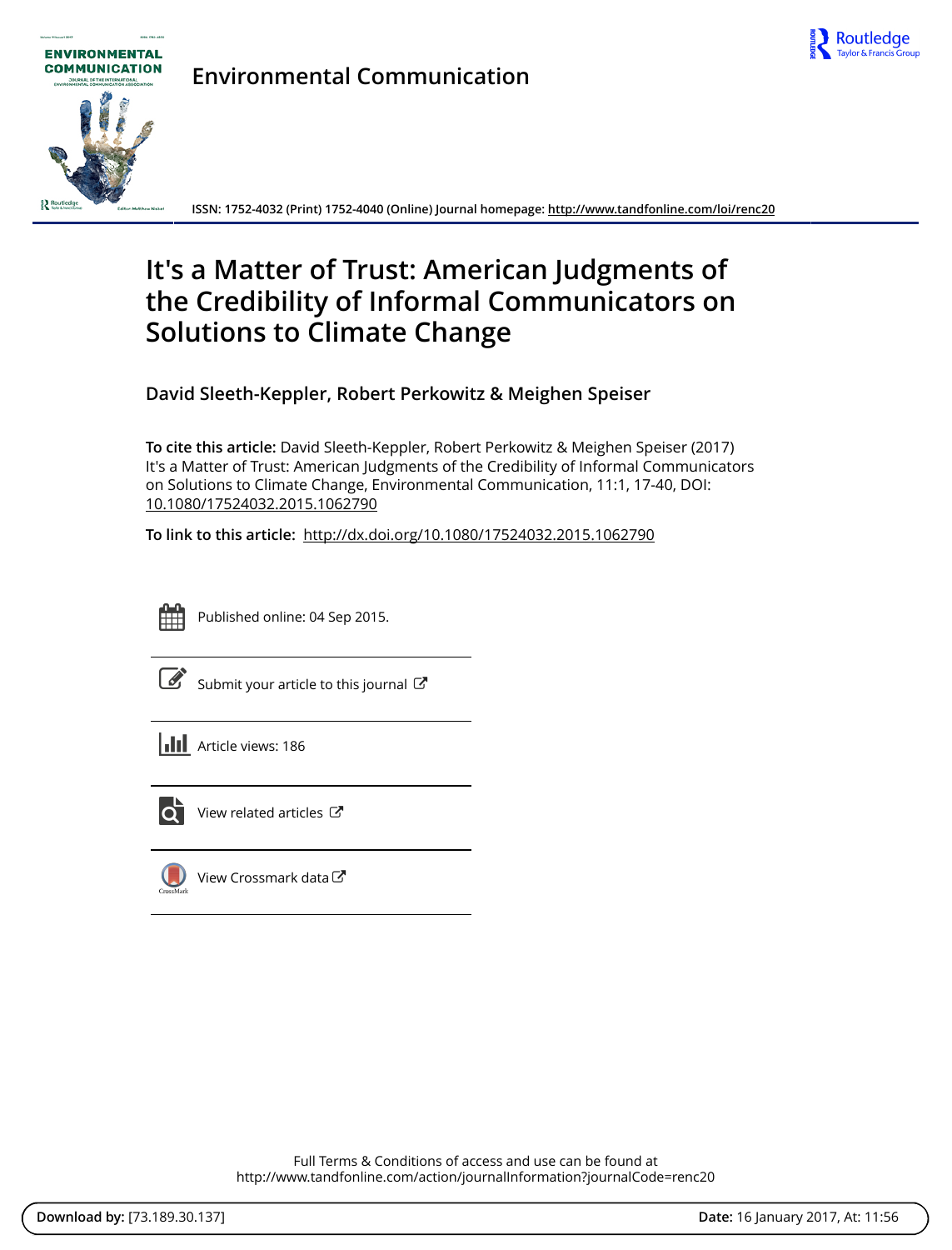# It's a Matter of Trust: American Judgments of the Credibility of Informal Communicators on Solutions to Climate Change

David Sleeth-Keppler, Robert Perkowitz & Meighen Speiser

Using an October 2013 national probability sample of US adults  $(N = 1737)$ , we examine the credibility of informal communicators (e.g. neighbors, co-workers, religious leaders, and health professionals) on solutions to climate change (regulatory and technological solutions). We present our analysis in terms of Kruglanski et al.'s [(2005). Says who? Epistemic authority effects in social judgment. Advances in Experimental Social Psychology, 37, 345–392] epistemic authority framework, which explains dynamics of trust in formal sources of authority with specific expertise (e.g. climate scientists) and informal sources of authority in a person's life (e.g. a priest). Trust in formal communicators (scientists and President Obama) consistently predicts trust in informal communicators (e.g. health professionals), and perceived effectiveness of climate solutions. Results further show that social and demographic groups that do not primarily rely on formal communicators on solutions to climate change instead rely more on various informal communicators. For example, political conservatism positively predicts trust in religious leaders, and religiosity further predicts trust in congregants, neighbors, co-workers, bosses and health professionals on solutions to climate change. Discussion focuses on implications for future research, and recommendations for policy actors, environmental communicators, and social marketers interested in broadening the scope of climate outreach.

Keywords: Epistemic authority; climate change; demographics; persuasion; trust

David Sleeth-Keppler (Ph.D.) is Assistant Professor in the School of Business, Humboldt State University. Robert Perkowitz is Founder and President of ecoAmerica, USA. Meighen Speiser is Chief Engagement Officer at ecoAmerica, USA. Correspondence to: David Sleeth-Keppler, School of Business, Humboldt State University, 1 Harpst Street, Arcata, CA 95521, USA. Email: [david.sleeth-keppler@humboldt.edu](mailto:david.sleeth-keppler@humboldt.edu); [ds2590@humboldt.edu](mailto:ds2590@humboldt.edu)

<sup>© 2015</sup> Informa UK Limited, trading as Taylor & Francis Group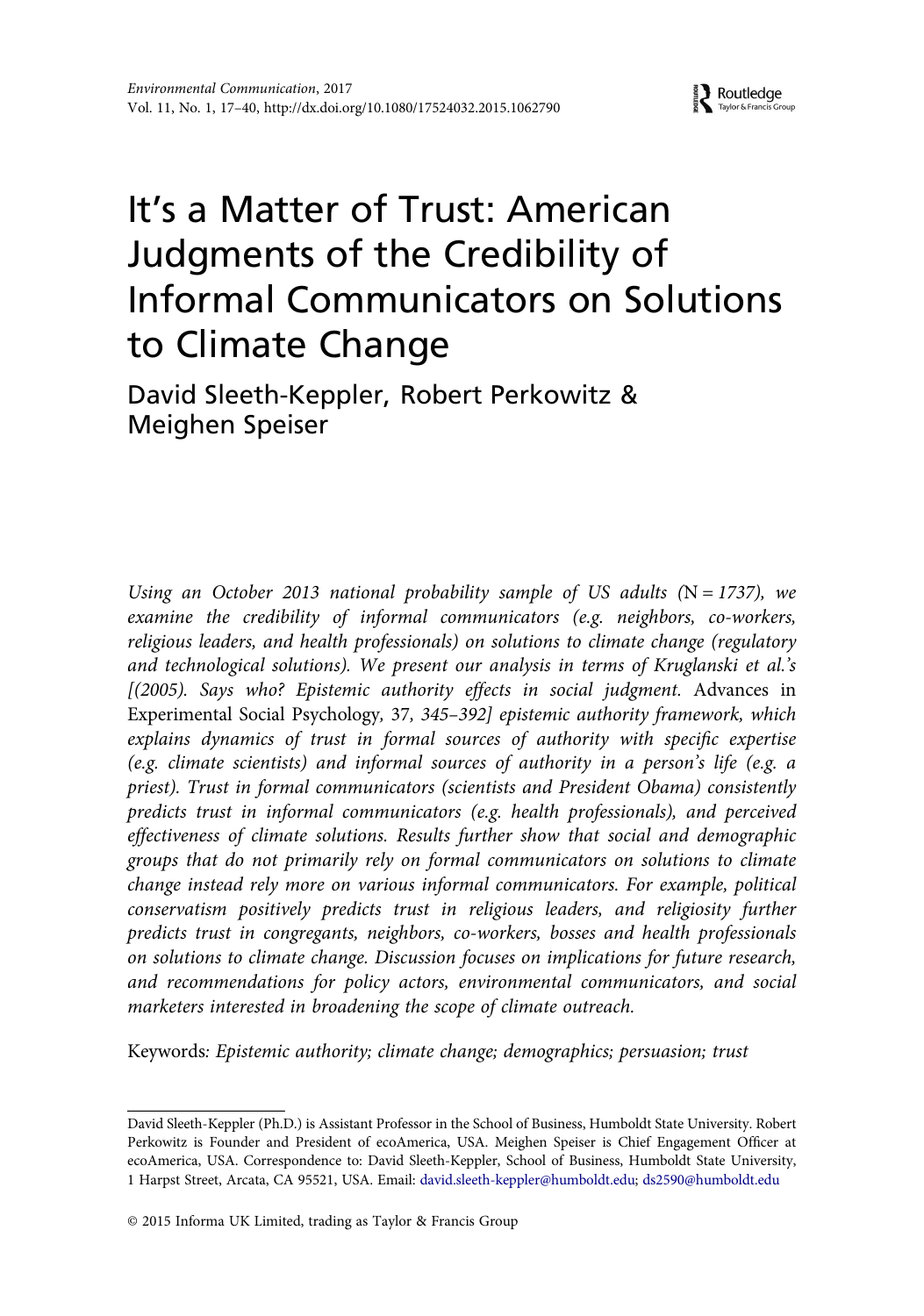One of the ways that people can [transition to sustainability] is through actively organizing in their communities. (Bill McKibben)

Organizations designing campaigns to mobilize the US population to mitigate and prepare for the effects of climate change, such as Bill McKibben's 350.org, have made significant strides recently, perhaps best exemplified by the September 2014 People's Climate March. The event mobilized over 300,000 people in New York City and saw endorsement by over 1500 organizations. Even though the march represents the largest street-mobilization of individuals around climate change in the USA to date, doubts linger whether the event signals enough of a turning point among the majority of Americans to effectively mitigate the negative effects of climate change. For example, Luers [\(2013](#page-23-0)) recently argued that in light of the continued lack of consistent engagement among Americans, and the associated congressional failure in the USA to pass comprehensive climate change legislation, climate change outreach needs to be rethought (see also ecoAmerica, [2014](#page-22-0)). Luers [\(2013](#page-23-0)), after interviewing a large group of climate advocates, foundation executives, and academics, identified a profound lack of consideration of people's values in existing climate change communications. She recommended a shift away from the overuse of scientific information about carbon emissions as a primary means to communicate the urgency of the climate problem. Importantly, she argued that a values-based approach to climate change engagement can be an effective means to partially depoliticize the climate message (McCright & Dunlap, [2010](#page-23-0)) and create new norms for climate change mitigation or preparation among different groups of people.

The present paper addresses the question of how to increase the personal relevance of climate change communications from the perspective of who might deliver messages to various audiences to promote climate policies or various other solutions. As Maibach, Leiserowitz, Roser-Renouf, and Mertz ([2011\)](#page-23-0) have shown, different audiences in America vary reliably in their degree of concern about climate change, ranging from "dismissive" audiences to those who are "alarmed" about climate change, with various shades of concern in the middle. An important question for practical future climate change outreach is how to effectively reach audiences that dismiss the issue, or are otherwise skeptical or unwilling to act. According to Maibach et al. ([2011\)](#page-23-0), moving dismissive or skeptical audiences toward concern about climate change poses difficult challenges, because these segments largely distrust official channels of communication, such as the mainstream media, politicians, and other formal sources of communication on the subject. The political scientist Putnam [\(2000](#page-23-0)) has similarly commented on the declining trust many Americans place in their own government, reducing the likelihood of success of regulatory intervention (see also Twenge, Campbell, & Carter, [2014\)](#page-23-0).

One approach to increase engagement among resisting or indifferent audiences would be to connect with people on climate change where they live, using informal communicators. People's social networks, including family, neighbors, religious congregations, co-workers, local community officials, and health care providers, can serve as seed beds for successful climate change interventions (e.g. Bale, McCullen, Foxon,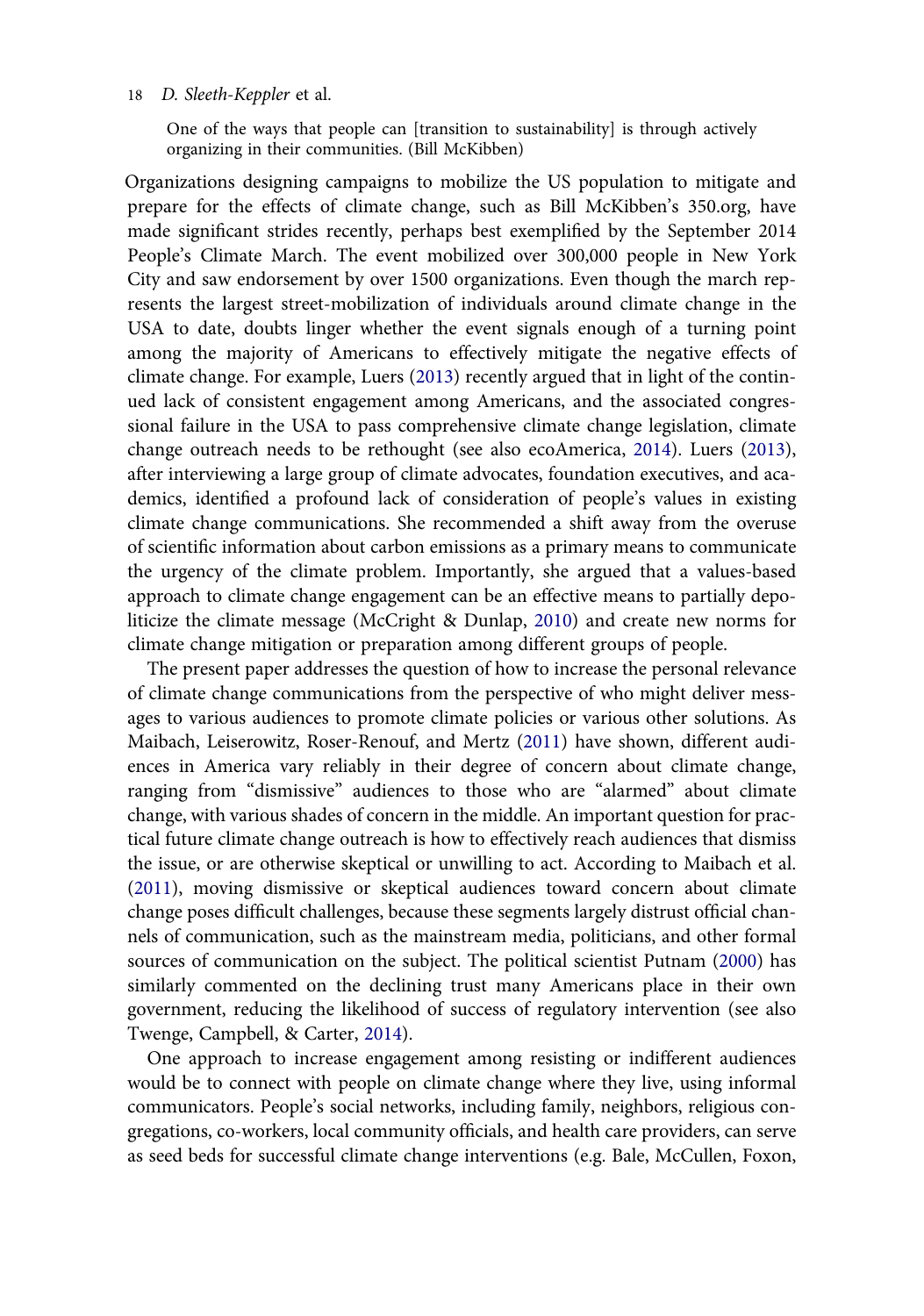Rucklidge, & Gale, [2013;](#page-21-0) Maibach, Roser-Renouf, & Leiserowitz, [2008](#page-23-0)). As Ockwell, Whitmarsh, and O'Neill [\(2009](#page-23-0)) have argued, embedding communication efforts within existing social networks has the advantage of generating natural or voluntary support for otherwise unpopular initiatives, including climate regulations. Along those lines, Maibach et al. [\(2008](#page-23-0)) have specifically called for research to identify opinion leaders in social networks, because of these individuals' superior ability to affect change from within.

In the following sections, we develop the theoretical underpinnings of the assertion that informal climate communicators in various domains of social life, including neighbors, religious leaders, members of religious congregations, and health care providers, can serve as effective messengers of climate-related information. Specifically, our analysis, based on a nationally representative sample of US adults, focuses on relationships between different social and demographic variables and trust in various types of informal communicators on solutions to climate change (e.g. health professionals versus religious leaders), rather than on the general characteristics of potential opinion leaders on climate change (see Nisbet & Kotcher, [2009](#page-23-0)).

#### Models of trust and the concept of epistemic authority

Normatively defined, climate change and its impacts are subjects of scientific inquiry. Unsurprisingly, existing models of trust in the climate domain have often focused on public trust in scientists. Gauchat ([2011](#page-22-0)), for example, analyzed data from the National Science Foundation's 2006 Science Indicators Survey and found that the public authority of science on the subjects of global warming and stem cell research depends on the level of knowledge citizens have about scientific issues, the felt degree of alienation from public institutions, and the perceived cultural meaning of science (e.g. having a systematic method, being conducted at universities, and supporting common knowledge). Those who lack scientific knowledge feel alienated from public institutions, or do not share in a common definition of science tend to place less trust in scientists, compared to citizens on the opposite ends of these spectra. Research by Hmielowski, Feldman, Myers, Leiserowitz, and Maibach [\(2014](#page-22-0)) also revealed that trust in scientists serves as an intervening variable between media-use and belief in climate change, explaining why conservative news media actively seed distrust in scientists, compared to more liberal media sources. Work by Brewer and Ley ([2013\)](#page-21-0) further showed that trust in scientists strongly predicts trust in environmental organizations, the Environmental Protection Agency, and scientific media sources, indicating that trust in scientists may serve as a general gateway of support for climate-related action.

Implicit in this discussion is that trust in scientists (or science) is a central requirement for effective climate engagement, placing a limiting frame around possibilities for broader climate engagement in the USA. Specifically, people tend to socially trust others with whom they share important values (Earle & Siegrist, [2006\)](#page-21-0)—raising the important question of how to reach Americans who do not share the values of scientists. Similarly, Boykoff [\(2011\)](#page-21-0) has persuasively argued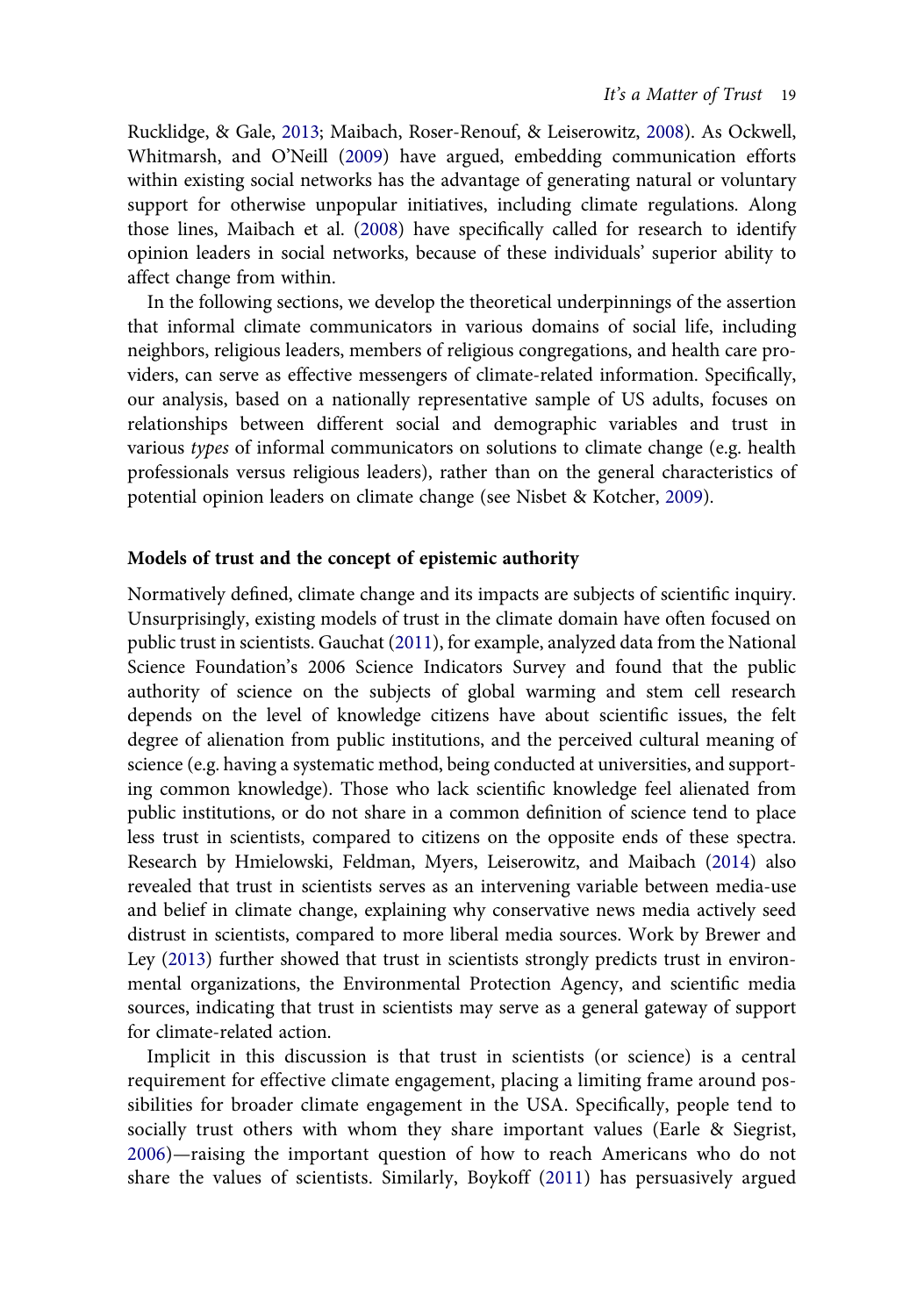that climate change representations in the media and in public opinion polls have transformed the subject of climate change from a matter of serious scientific inquiry to one of personal belief, ultimately trivializing the subject for many Americans. One could also argue the opposite, namely that the media's treatment of climate change and the use of opinion polls to measure climate engagement simply reflect the fact that many Americans naturally construe climate change as a matter of personal belief, because they do not rely on scientific definitions of climate change (Gauchat, [2011\)](#page-22-0).

The notion that scientists do not necessarily hold a privileged position of authority in people's minds has seen extensive coverage in Kruglanski's [\(1989](#page-22-0)) lay epistemic theory (LET), a cognitive theory explaining the everyday acquisition of knowledge. LET posits that scientific and non-scientific knowledge, for example, are acquired in similar ways and are differentially relevant to people as a function of various informational, cognitive, and motivational parameters. Most applicable to the current discussion is the concept of epistemic authority, developed by Kruglanski et al. [\(2005](#page-22-0)) to explain the special role of communicators in knowledge acquisition. Specifically, according to Kruglanski et al. [\(2005](#page-22-0)), people may assign epistemic authority general credibility to communicators—based on subjective syllogisms, or "if-then" linkages involving major premises (rules) and minor premises (evidence), resulting in conclusions that a person either is, or is not, an authority. For example, a person may subscribe to a similarity-based rule "If a person is a member of my church, then he is trustworthy and has my best interest in mind". Upon encountering a specific member of the church (the minor premise or evidence), the person concludes that the person can be trusted. With a trust relationship established, the individual is more likely to respond positively to an invitation from the communicator to learn more about solutions to climate change, attend to the message, and ultimately, follow the behavioral recommendations made by the communicator (e.g. to support the church's planned investment in solar panels). Interestingly, epistemic authorities affect information processing at the first level of exposure to a communication attempt. For example, an epistemic authority in a person's life may be so highly valued that his or her opinion on a matter may override all other available sources of information (Kruglanski et al., [2005\)](#page-22-0). Conversely, a communicator might be rejected as a credible source of information, because he or she possesses a characteristic that a recipient dislikes so strongly that anything the communicator might say would be perceived as untrustworthy (see also Kruglanski & Sleeth-Keppler, [2007](#page-22-0) for a review of similar social judgment processes).

The characteristics of epistemic authorities in people's lives may be very diverse and extend beyond those outlined by Nisbet and Kotcher [\(2009\)](#page-23-0), who primarily focus on variables to identify opinion leaders, such as self-confidence or willingness to share information. Similarly, communicators may enjoy epistemic authority based on many forms of evidence, including shared values and interests, perceived proximity between a communicator and a recipient, and any number of subjective rules that govern social trust between people. We adopt Kruglanski et al.'s [\(2005](#page-22-0)) framework for the current purpose primarily because of its relative flexibility and generality,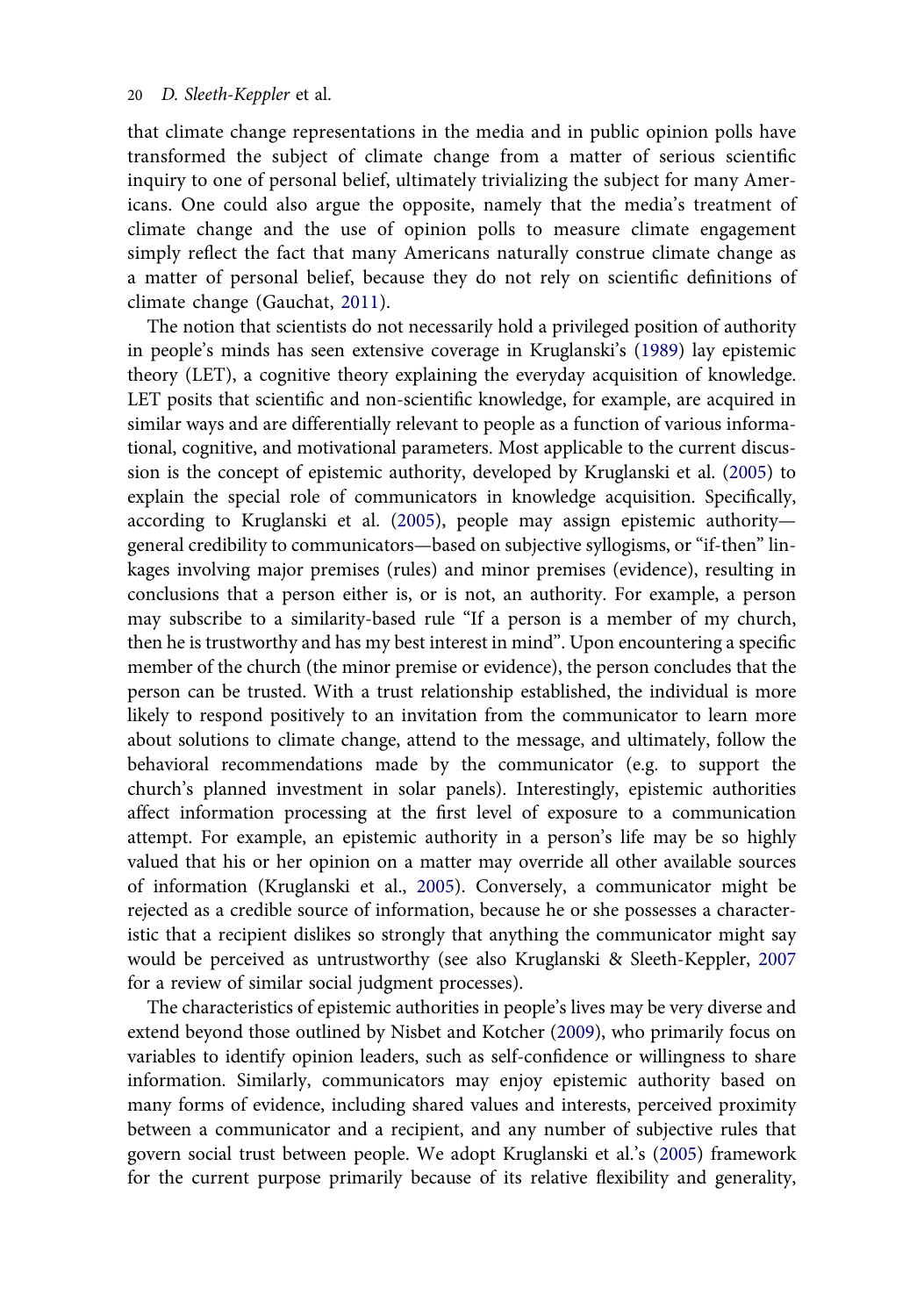compared to other models of trust or credibility, particularly those explaining trust in scientists.

### Demographic and social dynamics of trust

Both groups (social networks) and individuals appear intimately intertwined in the ongoing process of assigning epistemic authority. As Vähämaa [\(2013](#page-23-0)) recently argued, epistemology—the process of coming to know what one knows—is inseparable from the groups one is a member of. We operationalized this reasoning in the present study by using climate-relevant demographic and social variables to predict trust in various informal communicators. Specifically, we conceptualize these variables as elements of the subjective rules people may employ to consider whether someone is an authority on climate change in their lives (Kruglanski et al., [2005\)](#page-22-0). This reasoning is supported by the fact that demographic variables, including gender, age, education, income, and race, often predict climate change concern. For example, work by McCright ([2010\)](#page-23-0) has shown that US women versus men, non-whites versus whites, and more versus less educated citizens show greater climate change concern. Increases in income and age, on the other hand, are associated with decreasing concern (McCright, [2010\)](#page-23-0). Beyond their relationships with climate change attitudes, demographics may systematically relate to trust in various climate communicators. For example, less educated individuals may place less trust in scientists (due to lack of scientific knowledge), but may place more trust in neighbors, with whom they may share more values. Similarly, social variables, including political party affiliation, political ideology, level of religiosity, and religious affiliation have been shown to relate consistently to climate change attitudes and behaviors and are expected to show strong predictive effects on trust in different informal climate communicators as well. We examine these possibilities next.

#### Identifying informal communicators on climate change solutions

The foregoing discussion leads to the following research question:

Research Question 1: Beyond the share of epistemic authority assigned to formal communicators (e.g. scientists), to what extent do demographic and social variables predict trust in informal communicators on solutions to climate change?

Based on Kruglanski et al.'s notion of epistemic authority, we took a broad approach to the identification of informal climate communicators. Specifically, we sought to identify potential informal climate communicators on the basis of available literature to cover a range of domains of social life. For practical considerations, the goal was not to cover an exhaustive list of potential communicators. We follow each discussion of a class of communicators with a specific hypothesis, where applicable. The nature of this research is partly exploratory due to the paucity of existing research examining trust in informal climate communicators. Informal communicators under investigation include the following.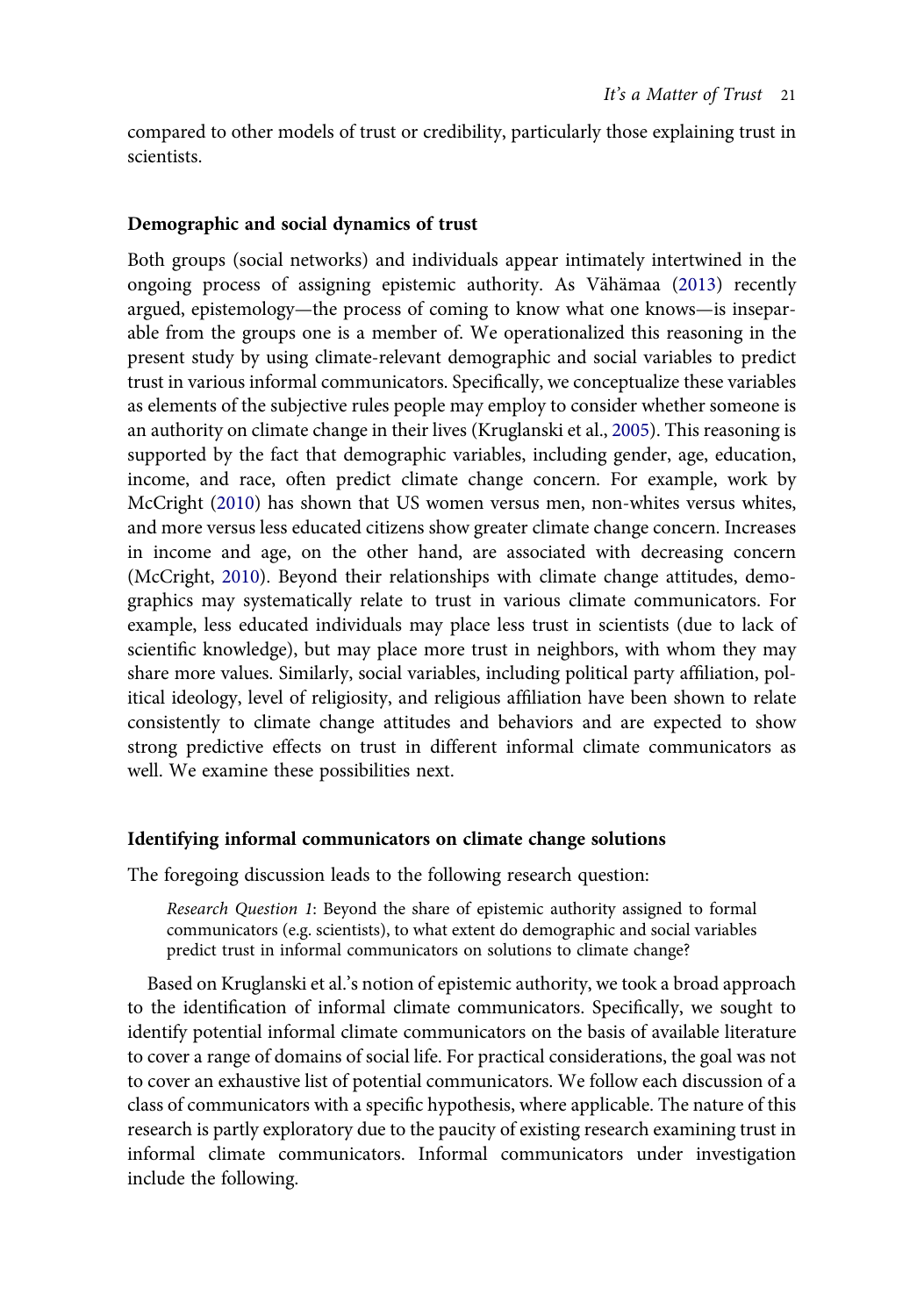## Close family

Developmentally, individuals come to rely on close family members (e.g. parents and siblings) as their earliest and most general epistemic authorities (Raviv, Bar-Tal, Raviv, & Houminer, [1990\)](#page-23-0), including questions of science. In a study by Palmer ([1999\)](#page-23-0) using adult samples, over 20% of the respondents cited close family as an important source in the development of pro-environmental attitudes and behaviors (the second most important factor in her study). Based on Raviv et al.'s [\(1990](#page-23-0)) work, which showed a decreased reliance on family members in older children, we hypothesize that older adults may rely less on close family members on matters related to climate change, compared to younger adults, who are still experiencing a greater direct influence of close family members during their formative adult years (see Flaherty & Brown, [2010](#page-22-0) for empirical support of this notion). This reasoning leads to our first hypothesis:

Hypothesis 1: Trust in close family members on solutions to climate change will be negatively related with age.

#### Neighbors

Community psychologists and sociologists traditionally define reliance on neighbors in terms of "sense of community" or "neighborhood cohesion" variables. Work by Buckner ([1988\)](#page-21-0) examined predictors of sense of community and found a significant negative relationship between education and sense of community. Furthermore, religious involvement has been shown to relate positively to number of social ties in a community and support received from community members (Ellison & George, [1994](#page-22-0)). Work by Flaherty and Brown [\(2010\)](#page-22-0), in addition to showing a negative relation between age and family ties, showed a negative relationship between age and friendship ties. Thus, neighbors appear to be general sources of authority for certain social and demographic groups, which may extend to the topic of climate change solutions:

Hypothesis 2a: Trust in neighbors on solutions to climate change will be negatively related with age and education.

Hypothesis 2b: Trust in neighbors on solutions to climate change will be positively related with religiosity.

## Religious communities

Researchers are increasingly investigating the involvement of faith communities in the climate change discourse in the USA. For example, Smith and Leiserowitz [\(2013\)](#page-23-0) found that evangelical Christians were less likely than non-evangelicals to believe climate change is happening. However, a majority of evangelicals nonetheless supported various climate and energy policies. Similarly, work by Clements, McCright, and Xiao [\(2014](#page-21-0)) recently revealed that Christians are less likely than non-Christians to hold pro-environmental attitudes and beliefs, but also found that the level of religiosity among Christians predicted pro-environmental behaviors. These findings suggest countervailing effects of religious identification (Christian versus non-Christian) and religiosity (reflecting intensity) on environmental attitudes. Thus, we predict: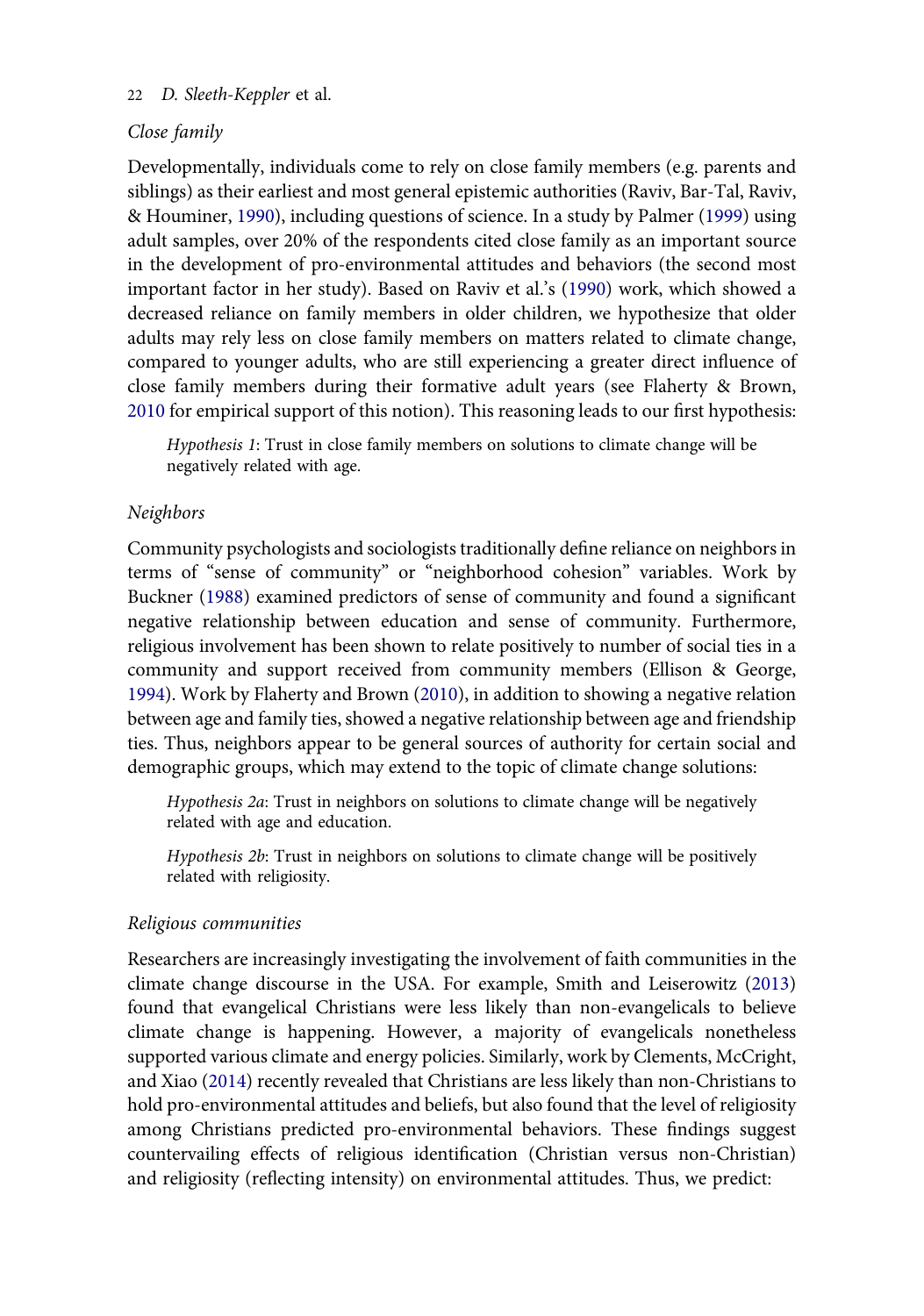Hypothesis 3a: Trust in religious leaders and congregants on solutions to climate change will be positively related with religiosity.

Hypothesis 3b: Trust in religious leaders and congregants on solutions to climate change will be negatively related with Christian religious identification.

Similarly, a substantial body of work has examined and supported the overall value congruence between political conservatism and religiosity (e.g. Feather, [1979;](#page-22-0) Jost, Glaser, Kruglanski, & Sulloway, [2003\)](#page-22-0), leading to:

Hypothesis 3c: Trust in religious leaders and congregants on solutions to climate change will be positively related with political conservatism.

#### Other community sources

In addition to the community messengers described above, we examined trust in farmers and emergency first responders on the topic of climate change. Farmers, by virtue of living close to the land and being sensitive to changes in climate and associated growing cycles (including loss of biodiversity), could serve as primary climate advocates in rural communities. In support of this notion, work by Weber [\(1997\)](#page-23-0) showed a significant correlation between 48 American farmers' belief in climate change and their willingness to take adaptive measures to reduce the negative impacts of climate change. Similarly, emergency first responders enjoy a great deal of public trust (Donahue & Miller, [2006](#page-21-0)) and could, under certain conditions, serve as specific epistemic authorities regarding community preparation for the negative effects of climate change. For example, public health researchers have called for the specific training and mobilization of emergency first responders in connection with climate-related extreme heat events (Luber & McGeehin, [2008](#page-22-0)).

Similarly to the subjective rules governing trust in neighbors (e.g. proximity), and religious leaders/congregants (e.g. value alignment; Earle & Siegrist, [2006\)](#page-21-0), we hypothesize that residents of rural (versus urban) areas will show higher levels of trust in farmers, and that less versus more educated citizens will show higher levels of trust in farmers and emergency first responders. Specifically, farming and firefighting are practical training professions, requiring less education as defined in terms of postsecondary degree-completion. Formally,

Hypothesis 4a: Trust in farmers on solutions to climate change will be positively related with residing in a rural area.

Hypothesis 4b: Trust in farmers and emergency first responders on solutions to climate change will be negatively related with education.

#### Health professionals

One of the most rapidly emerging topics in climate change research concerns the various health implications of climate change, including mental health effects such as increases in stress, anxiety, and depression (Clayton, Manning, & Hodge, [2014](#page-21-0)). Pascal, Viso, Medina, Delmas, and Beaudeau ([2012](#page-23-0)) have argued that integration of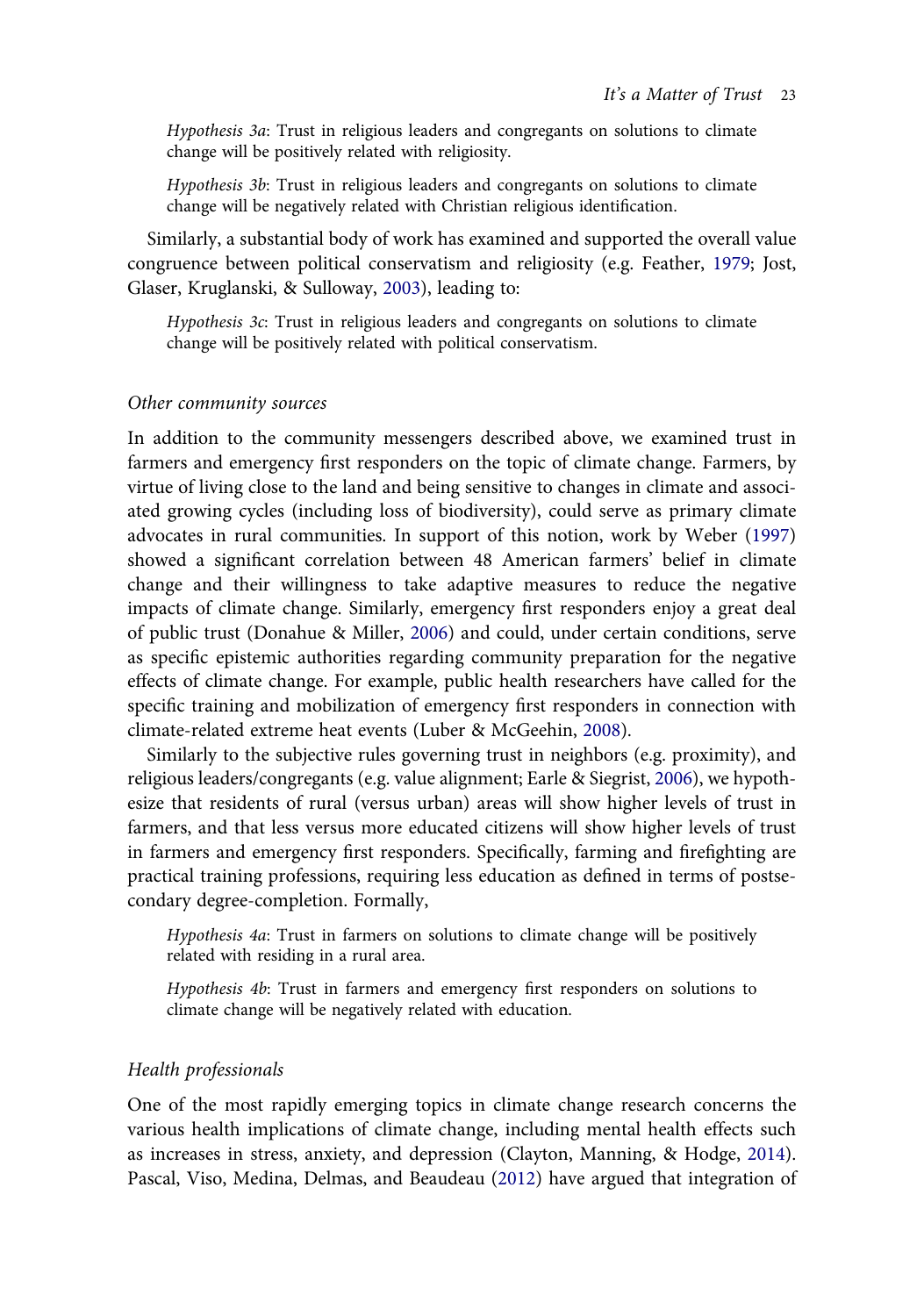climate change surveillance into the daily practices of health professionals would be necessary to effectively adapt to climate change and communicate information to various stakeholders. Given the increasing importance of health professionals in the dissemination of climate change information and health interventions (including the option of leading by example), we decided to test the amount of trust Americans place in health professionals on climate solutions directly.

Recent work by Guffey and Yang [\(2012](#page-22-0)), employing nationally representative data from the General Social Survey, found a positive relation between identification as Christian and trust in doctors in two out of the three study years, a positive relation between Democratic Party identification and trust in one out of the three study years, and a negative relationship between race (African-American) and trust in doctors in one out of the three study years. Guffey and Yang ([2012](#page-22-0)), in light of this inconsistent pattern of results, concluded that more research is needed to better understand demographic and social effects on trust in doctors. We therefore approach the question of who may trust doctors on solutions to climate change purely empirically.

#### Workplace communicators

Relatively little work has examined the effectiveness of informal climate communicators in the workplace. Around 58% of Americans are currently employed (Pew Research Center for the People & the Press, [2013\)](#page-23-0), providing vast opportunities for workplace education programs on climate change. In the UK, Lockton et al. [\(2011\)](#page-22-0) have described the development of a software-based program called Empower to encourage energy-efficient behavior focused primarily on heating, ventilation, air conditioning and lighting in the workplace. In a related vein, Unsworth, Dmitrieva, and Adriasola ([2013](#page-23-0)) outlined various characteristics of effective pro-environmental workplace interventions focused on employees, including making the intervention attractive, free from conflict with other goals, and ultimately attainable. Applied to the current discussion, climate-related workplace interventions require organizational champions in the form of managers or co-workers to promote new initiatives and provide information. More knowledge about the amount of trust Americans place in workplace epistemic authorities on climate solutions could shed valuable light on which demographics could be more readily influenced by workplace climate communicators, than others. Due to the paucity of existing research on this subject, we treat the examination of trust in co-workers and bosses empirically.

## Formal communicators

Finally, even though the primary focus of this study is on informal communicators, we included measures of trust in scientists and US President Obama as comparison standards. Recently, Obama has very publicly reaffirmed his commitment to combating climate change (The White House, [2014](#page-23-0)). Given Obama's continued role in advancing solar deployment and energy-efficiency from a regulatory level, it is important to assess the level of trust different types of Americans place in him as an epistemic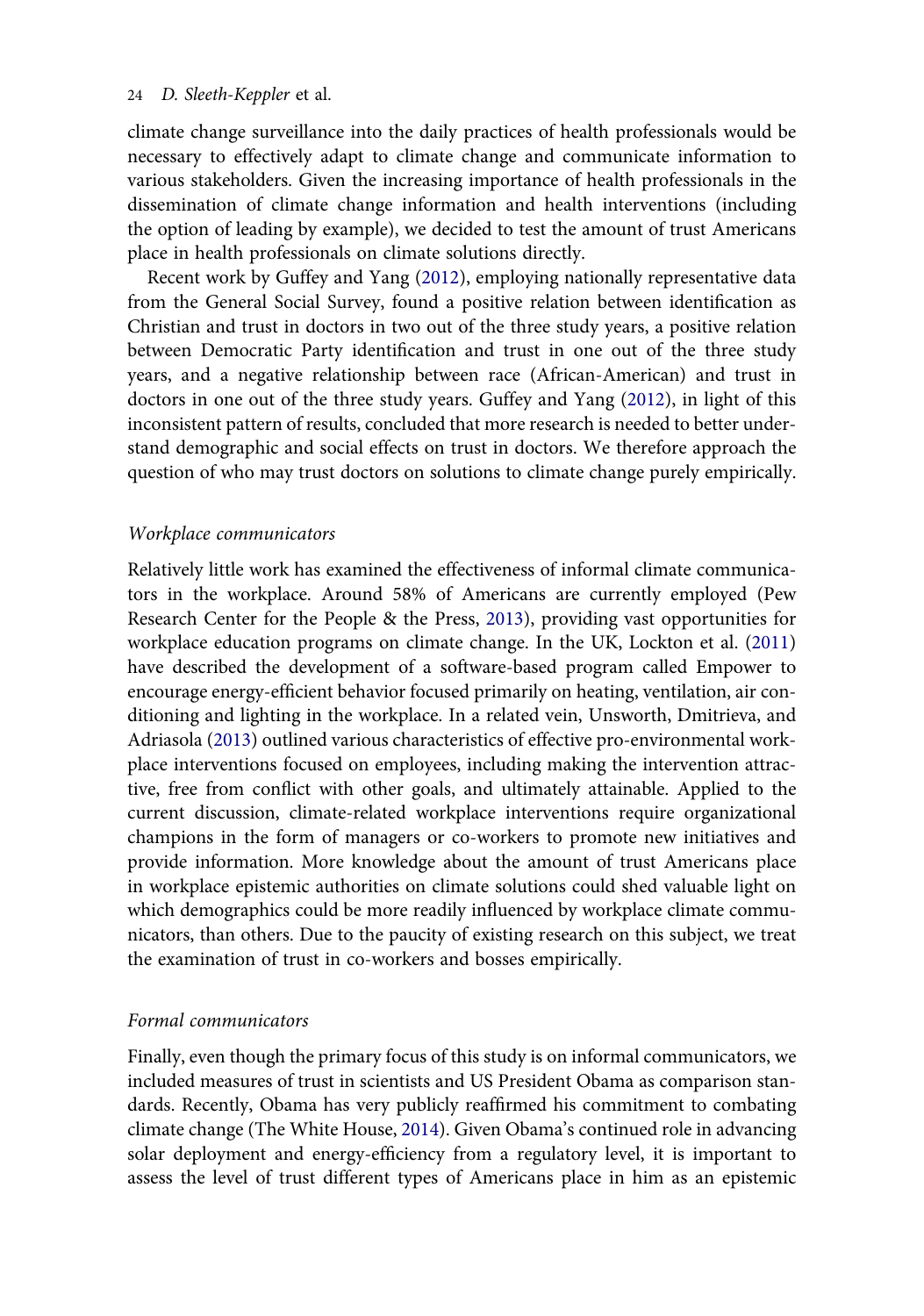authority on climate. As with most formal communicators on the subject (including the mainstream media and scientists), his influence in the country is likely going to be limited to his supporters, namely Democrats and non-Whites (see Hehman, Gaertner, & Dovidio, [2011](#page-22-0) for a study examining lower levels of support for Obama among whites). Thus, we predict:

Hypothesis 5a: Trust in President Obama on solutions to climate change will be positively related with non-white racial identification and Democratic Party affiliation.

Replicating earlier work, we predicted a positive relationship between education and trust in scientists (Gauchat, [2011\)](#page-22-0) and between trust in scientists and trust in other climate communicators, in line with Brewer and Ley's findings ([2013\)](#page-21-0). Whereas Brewer and Ley found a relationship between trust in scientists and trust in closely related sources (environmental organizations and scientific media), we examined the possibility of a general diffusion of trust across formal and informal communicators, including President Obama, health professionals, farmers, and emergency first responders. In particular, Americans who trust scientists on the basic question of climate change may be more open to additional perspectives on climate-related solutions from informal communicators, in line with the notion that solutions to climate change require extensive collaboration between stakeholders (Ostrom, [2012](#page-23-0)). Formally,

Hypothesis 5b: Trust in scientists on solutions to climate change will be positively related with education.

Hypothesis 5c: Trust in scientists on solutions to climate change will be positively related with trust in all other communicators.

## Judgments of trust and effectiveness of climate solutions

Implicit in the foregoing discussion is the general question of which solutions to mitigate climate change might see effective advocacy by various communicators. This basic question is complicated by the presence of much controversy; little agreement exists about which solutions would be the most effective or equitable on a global scale (Matthews & Caldeira, [2008\)](#page-23-0). The overarching goal of reductions in greenhouse gases in the atmosphere unites the most frequently cited solutions. Such reductions may be achieved through regulatory initiatives, for example, by placing quotas on greenhouse gas emissions, or through carbon taxation schemes (e.g. Karp & Zhang, [2012](#page-22-0)). Another major path toward stabilization of the global climate comes from technological solutions, including the development of alternative energy sources that do not emit carbon (e.g. moving away from coal and oil to wind and solar energy), and carbon sequestration technologies (see Hoffert et al., [2002](#page-22-0) for a review). Specific solutions to climate change often see criticisms on the grounds that they cannot be implemented equitably, placing undue burdens on countries that are not necessarily the most responsible for carbon pollution (Posner & Sunstein, [2008](#page-23-0)). Nonetheless, many analysts agree that building large-scale support for climate solutions is a necessary requirement to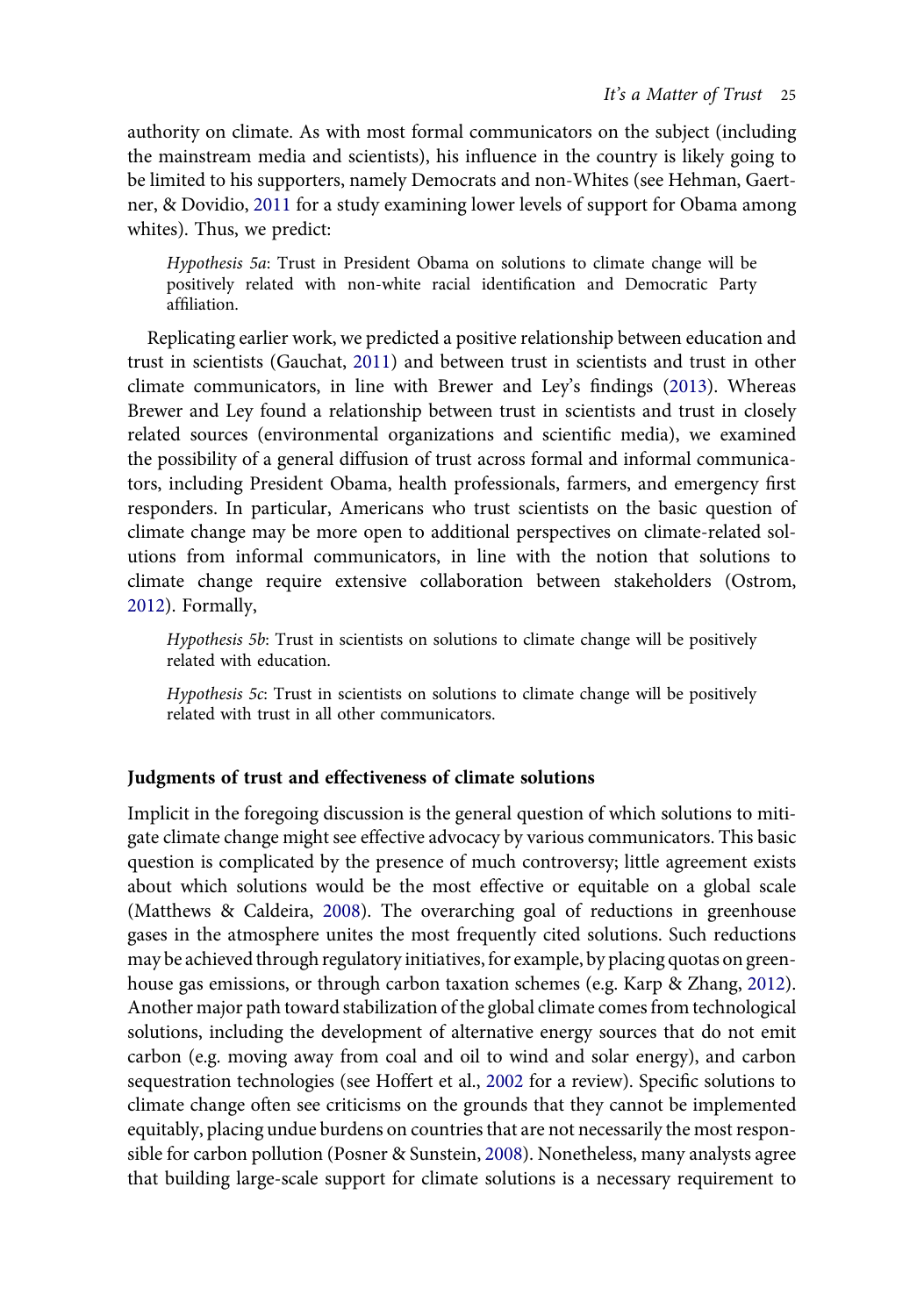stabilize the climate (e.g. Ostrom, [2012\)](#page-23-0). In addition to measuring and predicting trust in informal climate communicators, we therefore examined the perceived effectiveness of various solutions to climate change with the goal of providing a baseline for future communication efforts to build upon:

Research Question 2: To what extent does trust in various climate communicators predict perceived effectiveness of solutions to climate change?

Because the majority of current solutions to climate change either have a regulatory or technological flavor, we expect to see a pattern of results that shows a stronger connection between trusting scientists and President Obama—formal communicators—and belief in the effectiveness of various solutions, including moving away from using coal and oil as sources of energy, modernizing the electrical grid, regulating carbon emissions, and finding natural solutions to dealing with climate change:

Hypothesis 6: Judgments of the effectiveness of solutions to climate change will be positively related with trust in scientists and President Obama.

## The study

To put American judgments of informal climate communicators and solutions to the test, we analyzed data collected from 1737 members of GfK's KnowledgePanel (KN), a nationally representative online panel providing coverage of over 97% of the US population via address-based sampling. The data were collected as part of a larger effort known as the American Climate Values Survey (ecoAmerica, [2014](#page-22-0)). In addition to recruiting members using probability sampling, KN provides internet service and laptops to non-internet households, ensuring representation of all eligible households in the panel. Thus, even though the present study relied on the internet to collect responses, GfK KN's underlying sampling method ensures projectability of the results to the US population, on par with the most rigorous government surveys (Yeager et al., [2011\)](#page-24-0).

#### Method

#### Sample

2946 non-institutionalized adult (18+) panelists were sampled between 1 October and 23 October 2013. 1737 individuals responded, resulting in a response rate of 59%. Participants received a cash equivalent of \$5 in return for their participation. We employed post-stratification weighting to adjust distributions for minor over and underrepresentation of certain demographics, and for a study-specific design effect involving African-American, Hispanic, and Asian oversamples. We used demographic and geographic benchmarks from the most recently available Census Population Survey (CPS) to make these adjustments. Apart from the influence of the ethnic oversamples, post-survey adjustments were small. The actual weighting variables and CPS benchmarks are available from the authors upon request.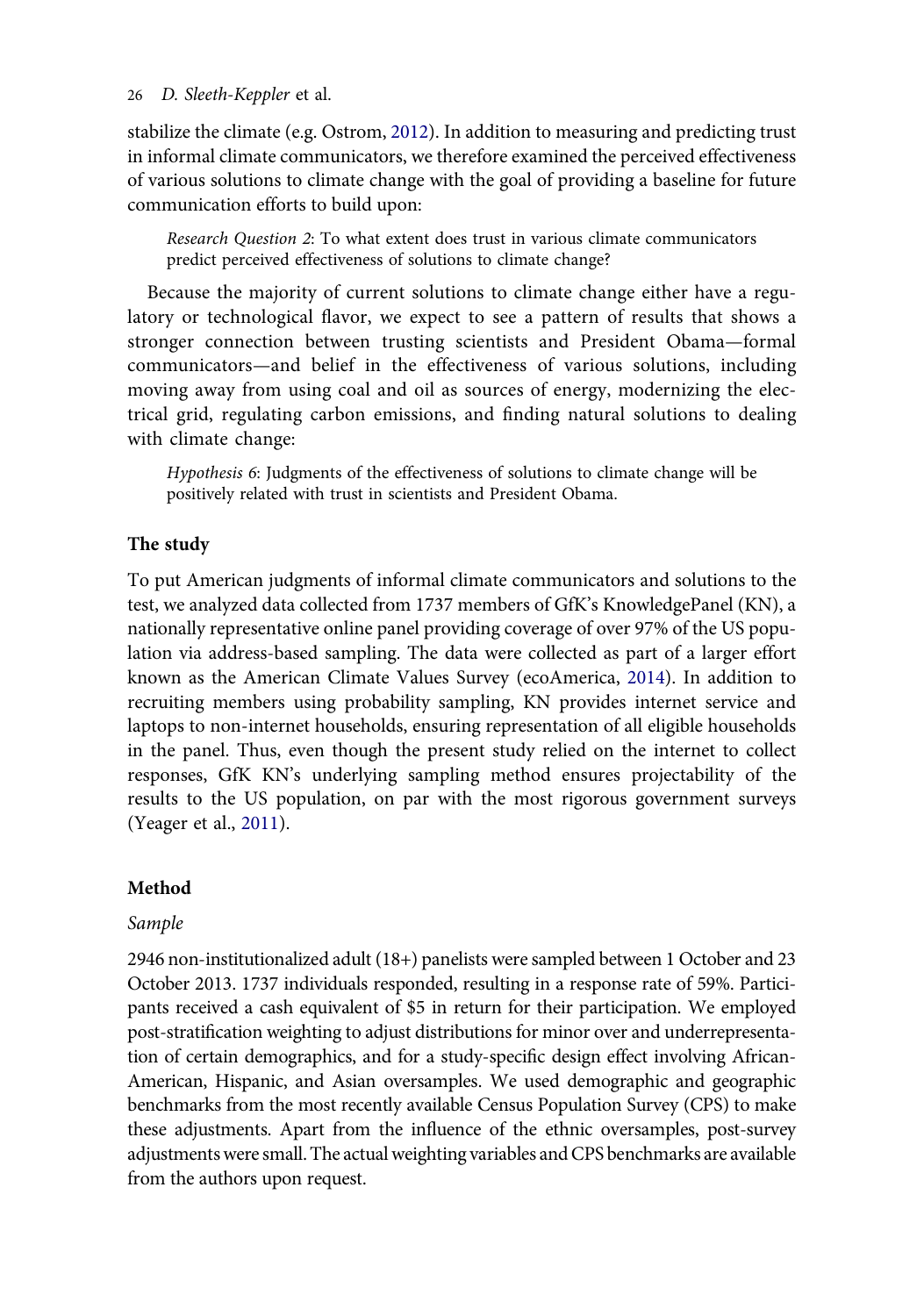## Predictors of trust

As described earlier, we employed a series of relevant social and demographic variables as a lens to examine trust-relationships with potential climate communicators. These include, age, gender, education, income, political party affiliation, political ideology, level of religiosity, religious affiliation, employment status, race, and self-reported population density. Table 1 lists these variables, their coding, means and standard deviations.

## Effectiveness of climate solutions

To measure perceived effectiveness of climate solutions, we asked respondents to indicate "How effective will the following solutions to climate change be in the next 20 years?" We included the following, representative list of solutions: "Move away from using coal and oil", "Increase use of renewable energy (e.g. solar and wind power)", "Regulate and limit carbon emissions from coal-fired power plants", "Require companies that produce or import fossil fuels to pay a price for carbon released from burning coal, oil, or natural gas", "Invest in natural solutions to reduce carbon pollution (e.g. plant more trees)", "Invest in technology to capture and store carbon", "Invest in technology to reflect the heat of the sun away from earth", "Modernize electrical grid to make it more energy-efficient", and "Raise energy-efficiency standards for appliances". Answer categories included 1 = "Definitely not effective to stop climate change", 2= "Probably not effective to stop climate change", 3 = Neither effective nor ineffective (included as a "have no idea" category)  $4 =$  "Probably effective to stop climate change", and  $5 =$  "Definitely effective to stop climate change".

| Variable                            | Coding                                                                  | Mean | SD.  |
|-------------------------------------|-------------------------------------------------------------------------|------|------|
| Political party<br>Affiliation      | 1 (Strong Republican) to 7 (Strong Democrat)                            | 4.3  | 2.08 |
| Political ideology                  | 1 (Extremely Liberal) to 7 (Extremely Conservative)                     | 4.05 | 1.51 |
| Age                                 | 18-93 (in actual years)                                                 | 46.4 | 17.1 |
| Gender                              | $0$ (female) to $1$ (male)                                              | 0.48 | 0.5  |
| Annual income                       | 1 (less than \$25,000) to 4 (more than \$75,000)                        | 2.8  | 1.15 |
| Education                           | 1 (less than high school) to 4 (Bachelor's degree or<br>higher)         | 2.75 | 0.99 |
| Religiosity                         | 1 (not at all important) to 4 (most important part of my<br>life)       | 2.65 | 0.97 |
| Religious affiliation               | 0 (any non-Christian denomination) to 1 (any<br>Christian denomination) | 0.92 | 0.26 |
| Full-time employment                | $0$ (no) to 1 (yes)                                                     | 0.57 | 0.49 |
| Race                                | 0 (non-White) to 1 (White)                                              | 0.66 | 0.47 |
| Self-reported population<br>density | 1 (rural) to $4$ (urban)                                                | 2.69 | 1.01 |

Table 1. Coding, mean, and standard deviation for social and demographic variables.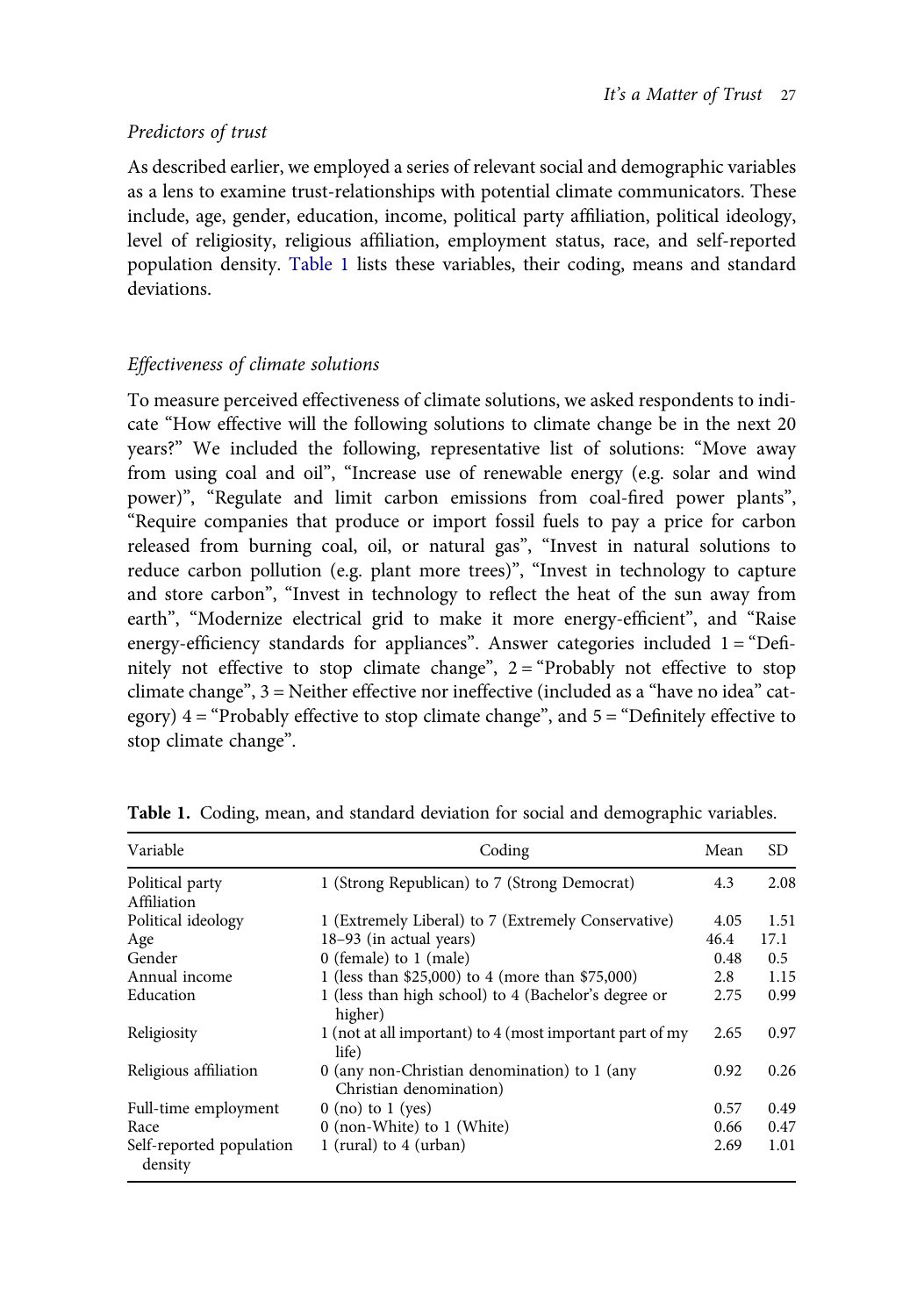## Trust measure

Following the solutions question, we measured the degree of trust Americans place in the communicators discussed above by asking respondents to indicate "Which of the following people or groups of people would you trust for guidance about solutions to climate change?" Pre-testing of the entire instrument, and analysis of cognitive responses, revealed that a further definition of "solutions to climate change" in this question was not necessary, because respondents made several judgments about climate solutions prior to this measure. We included the following list of communicators: "my close family (spouse/partner, siblings, and parents)", "scientists", "health professionals", "my boss/supervisor", "my co-workers", "my religious leader", "members of my religious organization", "farmers", "first emergency responders, such as firefighters", "The President of the United States", and "my neighbors". The list was completely randomized for each respondent. Answer categories included  $1 =$ "Would definitely not trust",  $2 =$  "Would probably not trust",  $3 =$  Would neither trust or distrust (collected using a separate "I'm not sure" answer category),  $4 =$  "Would probably trust", and  $5 =$  "Would definitely trust". We also included a "Does not apply" category (e.g. if a respondent does not have co-workers), and a "Would trust, but not on the topic of climate change" category to avoid response distortions (Gal & Rucker, [2011\)](#page-22-0) from respondents who may strongly trust a communicator (e.g. a priest), but may not believe in climate change. We recoded "Would trust but not on the topic of climate change" into category 1 ("would definitely not trust") for our analyses. [Table 2](#page-13-0) lists the means and standard deviations for the trust and solutions items for respondents who did not opt out of the questions.

## Analytic approach

In order to test our hypotheses, we employed multiple regression modeling as our primary analytic method. To answer Research Question 1, we ran 11 separate multiple regression models, one for each climate communicator. The full set of predictor variables for these models included scientists, President Obama, political affiliation, political ideology, age, gender, income, education, religiosity, religious affiliation, employment status, race, and self-reported population density. In addition to examining trust in scientists and President Obama, we chose to include these communicator variables as predictors of trust in informal communicators. This model-design allows us to test variability in trust after trust in scientists and Obama are statistically accounted for, reflecting our primary theoretical aim to understand trust dynamics on climate change beyond those afforded to formal communicators. This design also allows us to statistically account for the natural correlation between trust in formal communicators and various social and demographic variables (including political ideology, party affiliation, income, and education).

To address Research Question 2, we conducted nine separate multiple regression models, one for each climate solution. Predictors included the full set of communicators under investigation, with the exception of religious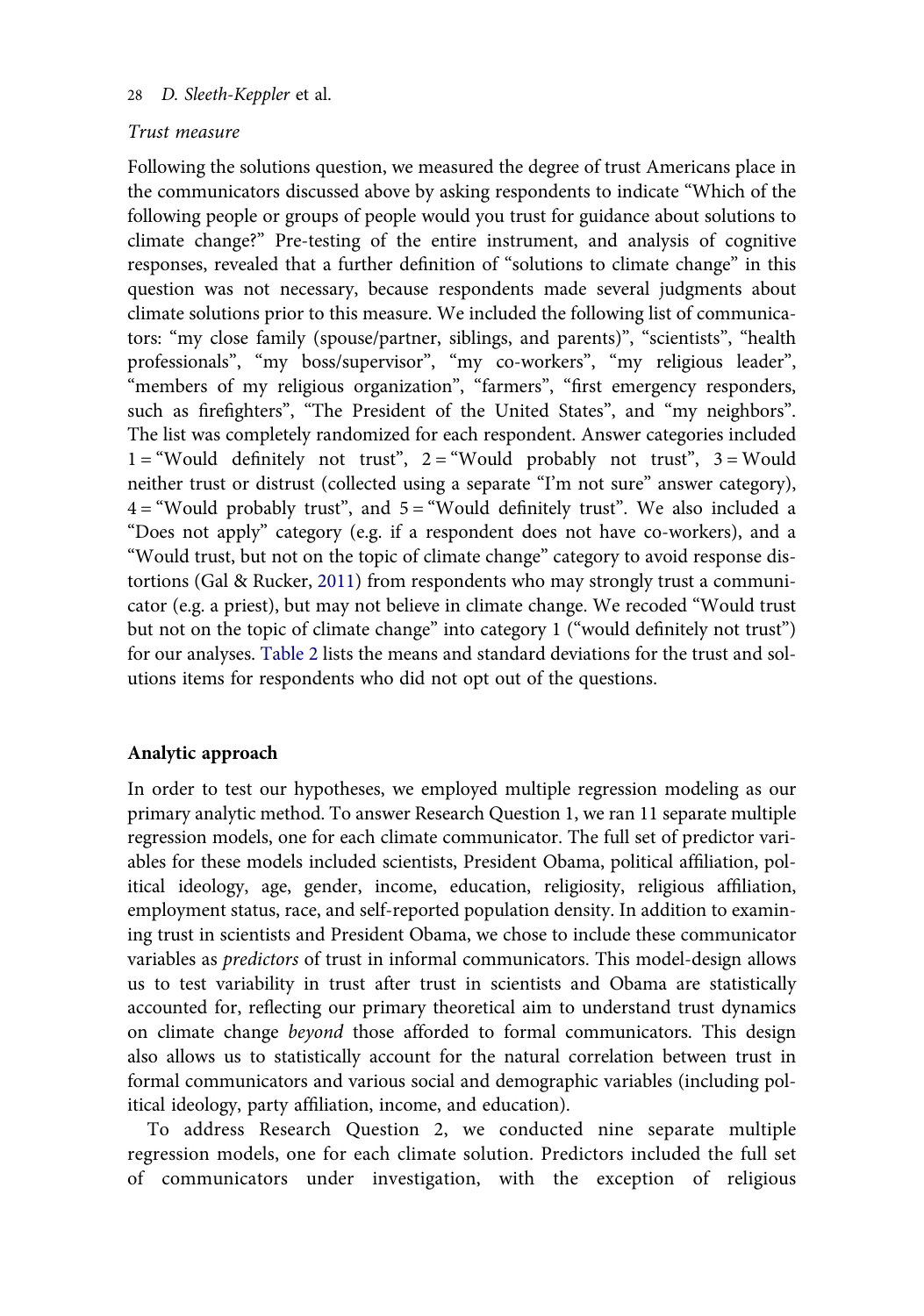| Trust ratings                                          | Coding                                                                              | $\boldsymbol{N}$ | Mean | <b>SD</b> | Does not<br>apply $(\%)$ |
|--------------------------------------------------------|-------------------------------------------------------------------------------------|------------------|------|-----------|--------------------------|
| Scientists                                             | $1 =$ Would definitely not trust; $2 =$                                             | 1634             | 3.74 | 1.23      | 5.90                     |
| Close family                                           | Would probably not trust; $3 =$                                                     | 1583             | 3.39 | 1.45      | 8.90                     |
| Farmers                                                | Neither trust nor distrust; $4 =$                                                   | 1588             | 3.26 | 1.34      | 8.60                     |
| Emergency first<br>responders                          | Would probably trust; 5 = Would<br>definitely trust                                 | 1612             | 3.21 | 1.45      | 7.20                     |
| Health professionals                                   |                                                                                     | 1582             | 3.1  | 1.45      | 8.90                     |
| President of the USA                                   |                                                                                     | 1629             | 2.74 | 1.45      | 6.20                     |
| Religious leader                                       |                                                                                     | 1291             | 2.69 | 1.46      | 25.70                    |
| Members of religious<br>congregation                   |                                                                                     | 1327             | 2.67 | 1.43      | 23.60                    |
| Co-workers                                             |                                                                                     | 1361             | 2.58 | 1.3       | 21.60                    |
| Neighbors                                              |                                                                                     | 1593             | 2.56 | 1.28      | 8.30                     |
| Boss/supervisor                                        |                                                                                     | 1264             | 2.34 | 1.28      | 27.30                    |
| <b>Solutions Ratings</b>                               | Coding                                                                              | N                | Mean | <b>SD</b> |                          |
| Increase use of<br>renewable energy                    | $1 =$ Definitely not effective to stop<br>climate change; $2 =$ Probably not        | 1737             | 3.76 | 1.16      |                          |
| Invest in natural<br>solutions                         | effective to stop climate change; $3 =$<br>Neither effective nor ineffective: $4 =$ | 1737             | 3.65 | 1.12      |                          |
| Move away from coal<br>and oil                         | Probably effective to stop climate<br>change; $5 =$ Definitely effective to         | 1737             | 3.61 | 1.16      |                          |
| Regulate carbon<br>pollution                           | stop climate change                                                                 | 1737             | 3.6  | 1.14      |                          |
| Modernize electrical<br>grid                           |                                                                                     | 1737             | 3.58 | 1.11      |                          |
| Raise energy-efficiency<br>standards                   |                                                                                     | 1737             | 3.49 | 1.14      |                          |
| Technology to capture<br>and store carbon<br>pollution |                                                                                     | 1737             | 3.39 | 1.1       |                          |
| Pay a price for carbon                                 |                                                                                     | 1737             | 3.32 | 1.17      |                          |
| Reflect the heat of the<br>sun away from earth         |                                                                                     | 1737             | 3.09 | 1.09      |                          |

<span id="page-13-0"></span>Table 2. Coding, mean, and standard deviation for trust and solutions variables in the analyses.

congregants, which correlated too strongly with religious leaders ( $r = .817$ ), reducing model fit.

## Results

### Research question 1

We eliminated from further analysis respondents who selected "Does not apply" (see Table 2). We subjected all 11 multiple regression models covering Research Question 1 to collinearity diagnostics. High correlations between predictors in multiple regression models can inflate the standard errors associated with the regression coefficients, reducing model fit. None of the variance inflation factors in the models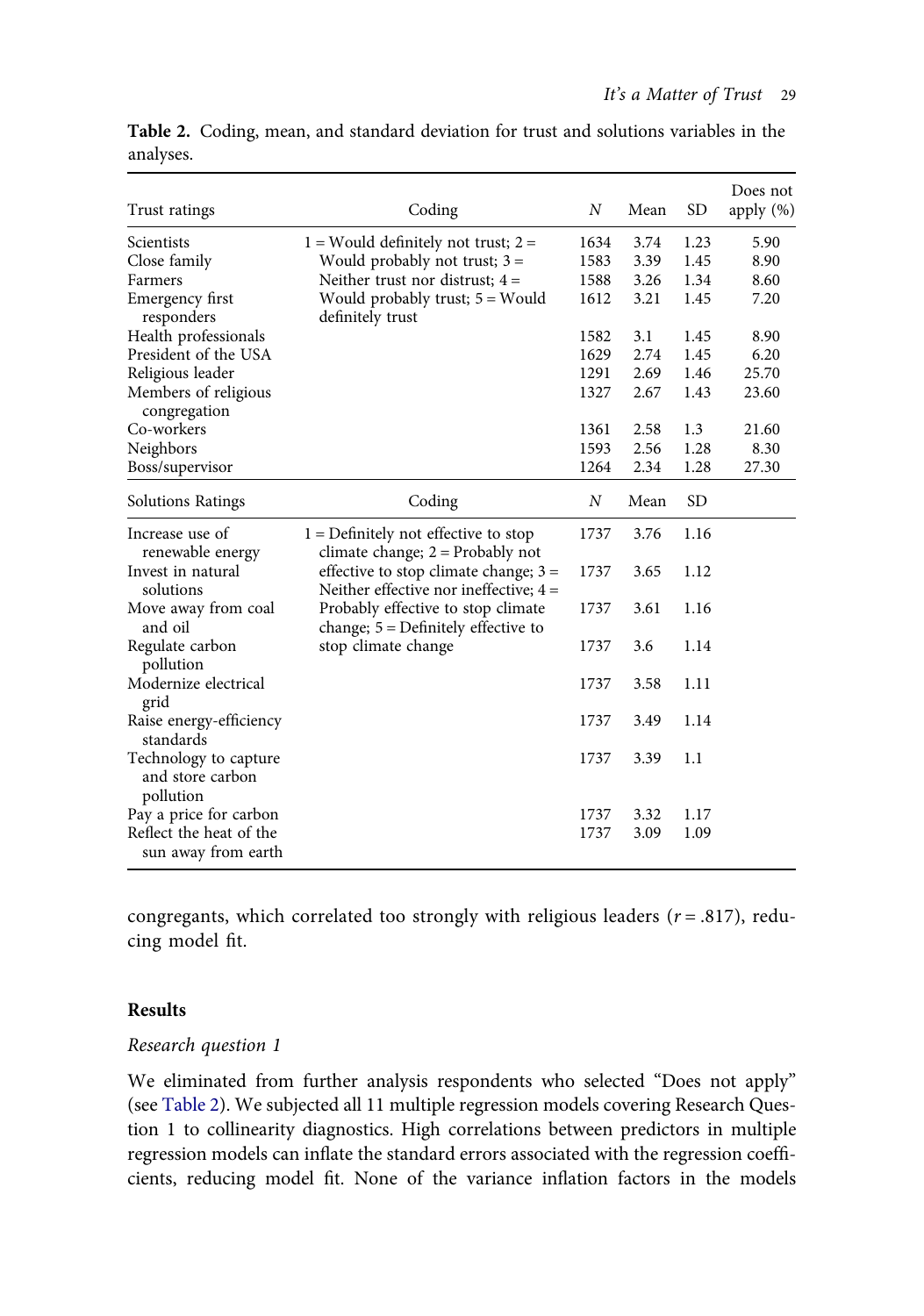exceeded a value of 2, indicating acceptable levels of collinearity. Thus, we included all predictors in the models. The omnibus F-tests for each model reached conventional levels of significance ( $p < .05$  or less). [Table 3](#page-15-0) lists the results of the regression models for each of the communicators (Adjusted  $R^2$  values, standardized coefficients, and significance levels).

## Hypothesis 1

Trust in close family members on solutions to climate change shows a significant negative relationship with age, supporting Hypothesis 1 ( $b = -.087$ ,  $p < .01$ ). Additionally, Democratic Party affiliation ( $b = -.036$ ), and residing in a rural area ( $b = -.062$ ) show significant negative relationships with trust in close family.

## Hypotheses 2a and 2b

Trust in neighbors on solutions to climate change shows a significant negative relationship with education ( $b = -.095$ ,  $p < .01$ ), a significant positive relationship with religiosity ( $b = .170$ ,  $p < .001$ ), and a significant negative relationship with age  $(b = -.065, p < .01)$ , supporting Hypotheses 2a and b. Additionally, Christians are significantly less likely than non-Christians to trust neighbors on solutions to climate change ( $b = -.87, p < .01$ ), conceptually replicating the different effects of religiosity and religious affiliation on environmental issues observed in prior research (Clements et al., [2014\)](#page-21-0).

## Hypotheses 3a, 3b, and 3c

Judgments of trust in religious leaders and congregants on solutions to climate change show significant positive relationships with religiosity ( $b = .246$ ,  $p < .001$  and  $b = .250$ ,  $p < .001$ , respectively), supporting Hypothesis 3a. We observed a significant negative relationship between Christian religious affiliation and trust in congregants ( $b =$ −.064, p < .05), but no significant relationship between religious affiliation and trust in religious leaders, providing partial support for Hypothesis 3b. It is possible, therefore, that religious leaders may encounter marginally less resistance from Christians on solutions to climate change in future outreach, compared to congregants. Results also show significant positive relationships between political conservatism and trust in religious leaders ( $b = .129$ ,  $p < .001$ ), but not congregants, partially supporting Hypothesis 3c. The observed distinctions between the authorities of religious leaders and congregants could be further examined in future research efforts.

## Hypotheses 4a and 4b

Residing in rural area is associated with increased trust in farmers ( $b = -.058$ ,  $p < .05$ ), supporting for Hypothesis 4a. Level of education shows significant negative relationships with trust in farmers ( $b = -.130$ ,  $p < .001$ ) and trust in first responders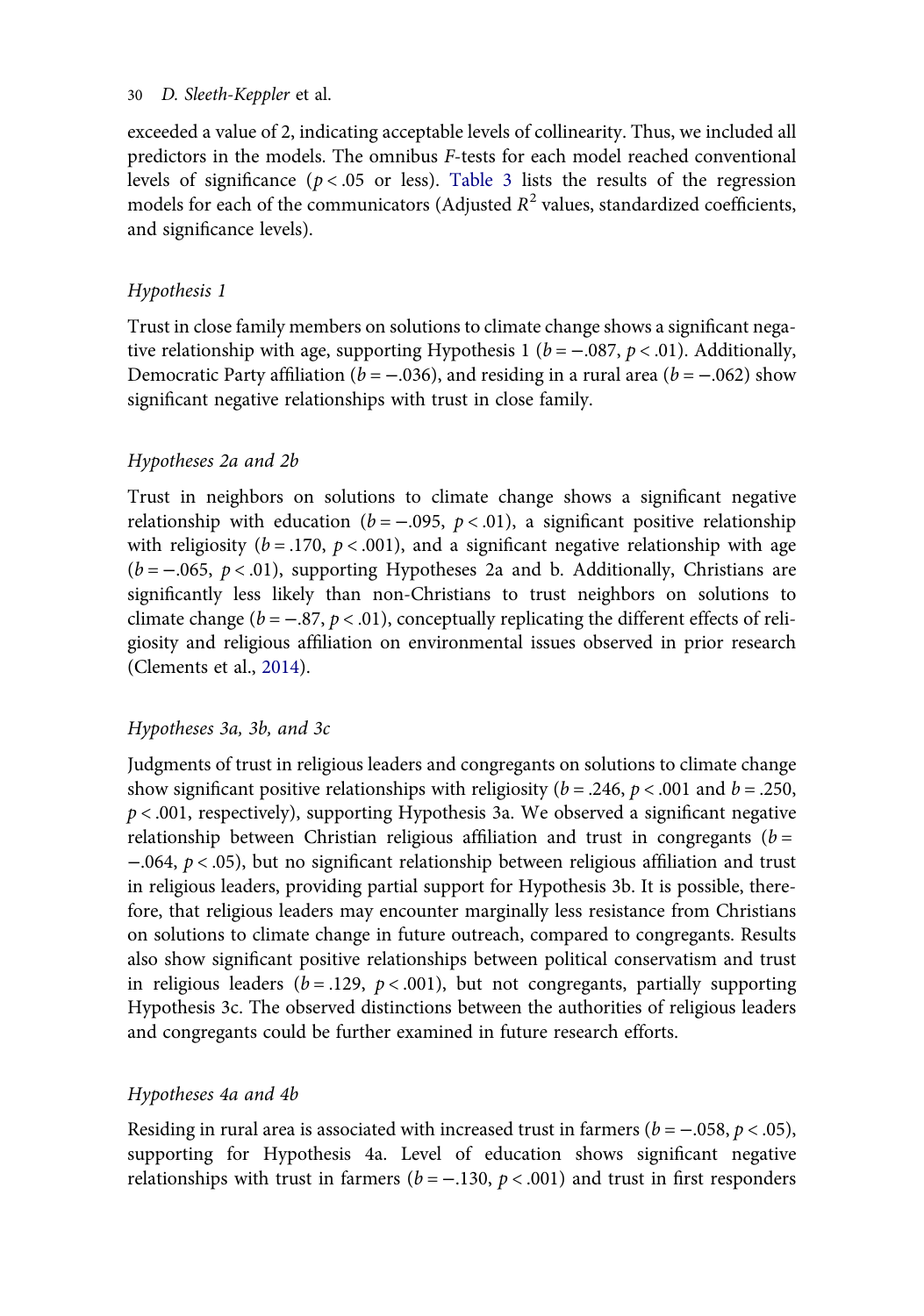| Independent variables               | Scientists | Close<br>family | Farmers    | First      | Health<br>responders professionals | Obama                    | Religious<br>leader | Congregation | $Co-$<br>workers | Neighbors | <b>Boss</b> |
|-------------------------------------|------------|-----------------|------------|------------|------------------------------------|--------------------------|---------------------|--------------|------------------|-----------|-------------|
| Scientists                          |            | $.174***$       | $.208***$  | $.194***$  | $.154***$                          | $.292***$                | .063                | $.106**$     | $.087**$         | $.108***$ | .009        |
| Obama                               | $.343***$  | $.145***$       | $.152***$  | $.183***$  | $.227***$                          | $\overline{\phantom{0}}$ | $.189***$           | $.171***$    | $.256***$        | $.230***$ | $.337***$   |
| Political party affiliation         | $-.004$    | $-.036*$        | $-.068$    | $-.061$    | $-.055$                            | $.333***$                | .038                | $-.013$      | $-.07$           | $-.034$   | $-.145**$   |
| Political ideology                  | $-.121***$ | $-.007$         | $-.027$    | $-.037$    | .037                               | $-.062*$                 | $.129**$            | .059         | .015             | .018      | .005        |
| Age                                 | $-.005$    | $-.087**$       | .041       | .028       | $-.034$                            | .006                     | $-.127***$          | $-.123***$   | $-.074**$        | $-.065*$  | $-.089**$   |
| Gender                              | .019       | .022            | $-.008$    | .025       | .031                               | $-.018$                  | $-.007$             | $-.022$      | .087             | .028      | $.071*$     |
| Annual income                       | .045       | .005            | $-.028$    | $-.042$    | $-.041$                            | .031                     | $-.053$             | $-.011$      | .014             | .013      | $-.004$     |
| Education                           | $.087**$   | $-.028$         | $-.130***$ | $-.106***$ | $-.04$                             | $-.003$                  | $-.087$             | $-.068$      | $-.051$          | $-.095**$ | $-.086*$    |
| Religiosity                         | $-.085**$  | .041            | $.097**$   | $.122**$   | $.144***$                          | .012                     | $.246***$           | $.250***$    | $.079*$          | $.170***$ | $.093*$     |
| Religious affiliation               | $-.024$    | $-.017$         | $-.021$    | .01        | $-.033$                            | $-.028$                  | $-.05$              | $-.064*$     | $-.061*$         | $-.087**$ | $-.067$     |
| Full-time<br>employment             | $-.033$    | $-.01$          | .033       | .037       | .032                               | $-.011$                  | .049                | $-.026$      | .018             | $-.023$   | .051        |
| Race                                | .067       | .052            | .018       | $-.070*$   | .01                                | $-.113***$               | .015                | $-.03$       | .002             | .014      | .053        |
| Self-reported population<br>density | $.077**$   | $-.062*$        | $-.058*$   | $-.014$    | .019                               | .032                     | .038                | .008         | $-.001$          | $-.016$   | $-.019$     |
| Adjusted $R^2$                      | .203       | .059            | .085       | .106       | .089                               | .321                     | .114                | .108         | .081             | .092      | .111        |

<span id="page-15-0"></span>Table 3. Multiple regression models explaining trust in climate communicators.

Note: Entries are standardized coefficients.

 $*p$  < .05 (two-tailed tests).

\*\* $p < .01$  (two-tailed tests).

\*\*\* $p < .001$  (two-tailed tests).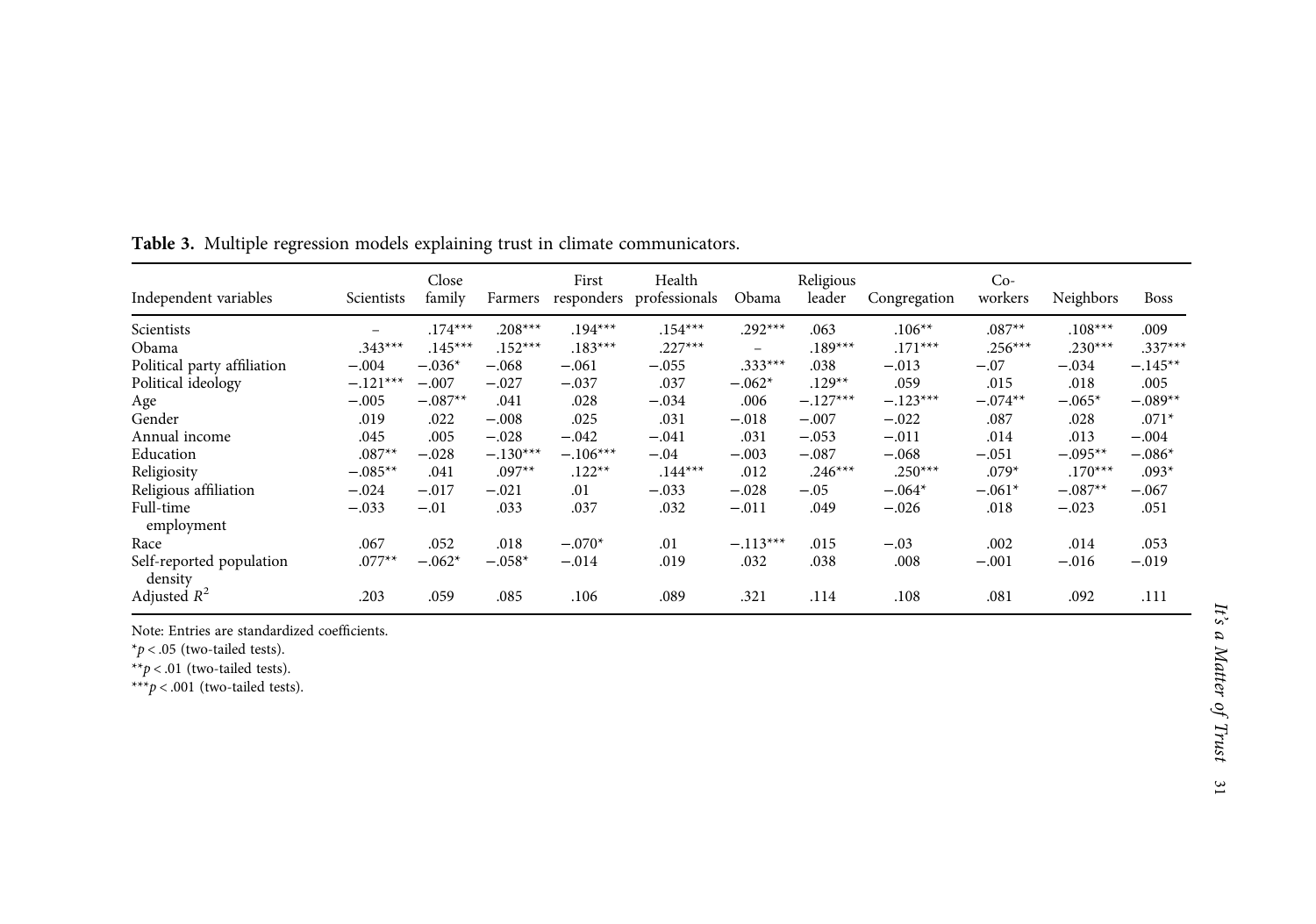$(b = -106, p < .001)$ , supporting Hypothesis 4b. Trust in farmers and first responders also relates positively with religiosity.

## Health professionals

Religiosity positively predicts trust in health professionals, whereas party affiliation and religious affiliation show no significant relationships with trust in health professionals (see [Table 3\)](#page-15-0). These findings are potentially inconsistent with Guffey and Yang's [\(2012](#page-22-0)) recent work on general trust in doctors, which showed higher levels of trust among Democrats versus Republicans. The present study and Guffey and Yang's [\(2012](#page-22-0)) work are based on similar methodologies (national probability samples), suggesting that the epistemic authority of doctors on the topic of climate change may be distinct from their medical authority. We revisit this issue in the general discussion.

## Co-workers and bosses

Religiosity positively predicts trust in co-workers ( $b = .079$ ,  $p < .05$ ) and bosses (b)  $= .093, p < .05$ ) in the current study. Democratic Party affiliation and higher levels of education, on the other hand, are associated with decreased trust in bosses on climate solutions (detailed results in [Table 3\)](#page-15-0). These results point to value-similarity as a driver of trust in co-workers or bosses on solutions to climate change.

#### Hypotheses 5a, 5b, and 5c

Non-white racial identification ( $b = -0.113$ ,  $p < 0.001$ ) and Democratic Party affiliation  $(b=.333, p<.001)$  predict increased trust in President Obama on solutions to climate change, supporting Hypothesis 5a. Education positively predicts trust in scientists ( $b = .087$ ,  $p < .01$ ), supporting Hypothesis 5b. Furthermore, trust in scientists is positively related with trust in the remaining communicators, with the exception of bosses (see [Table 3](#page-15-0) for full results), generally supporting Hypothesis 5c. Trust in President Obama shows a similar pattern of associations, even after statistically accounting for trust in scientists and demographic and social predictors in the model. Thus, as a general finding, trust in formal communicators (scientists and Obama) is not at odds with trust in informal communicators and may reflect the notion that various stakeholders need to work together to solve climate change. This explanation could be fruitfully examined in future research.

#### Research Question 2

Collinearity diagnostics resulted in removal of religious congregants from the regression models.

As hypothesized, trust in scientists and President Obama significantly predicts the perceived effectiveness of all the climate solutions included in the present study,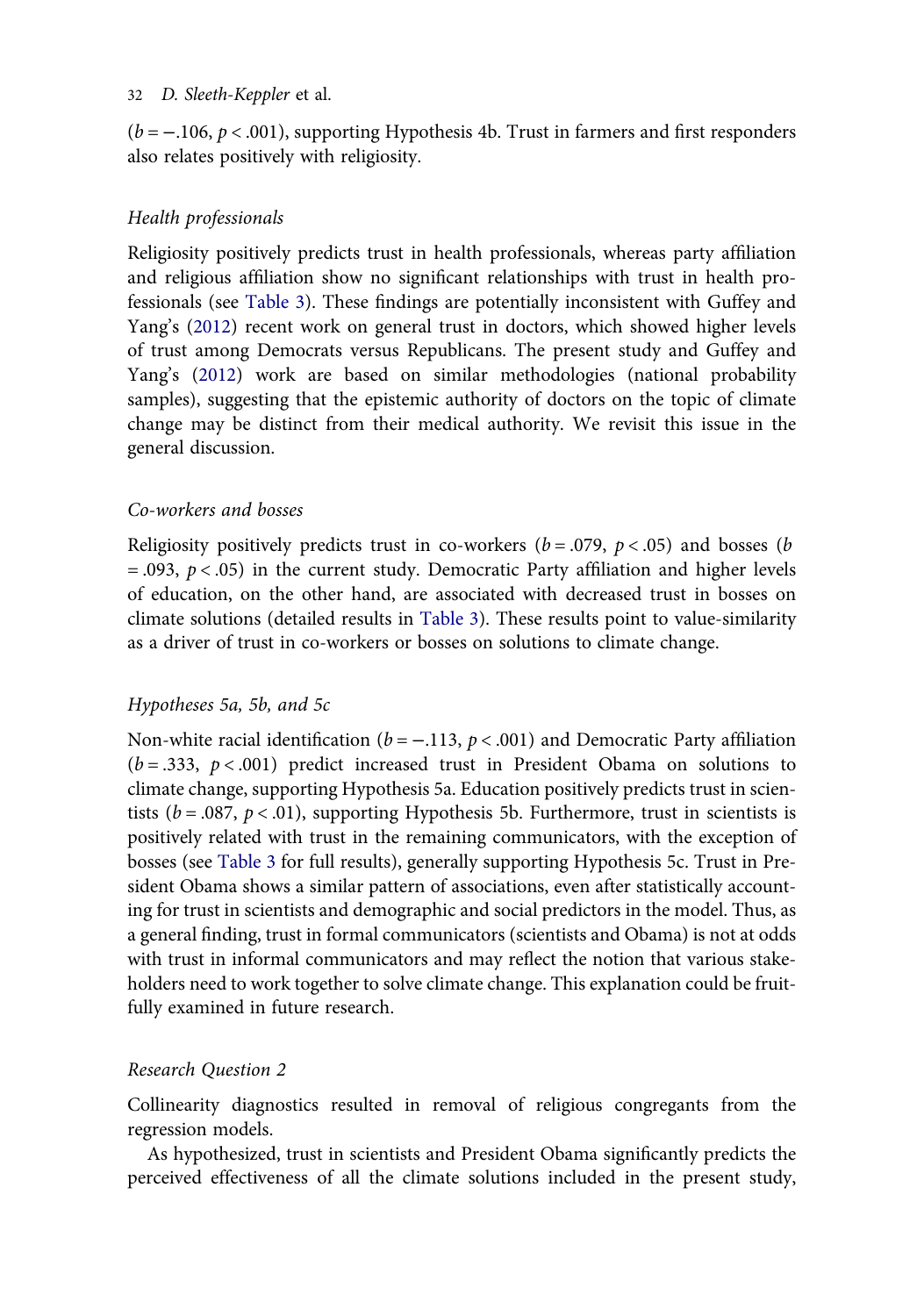supporting Hypothesis 6 (see [Table 4](#page-18-0) for full results). Surprisingly, trust in health professionals positively predicts the judged effectiveness of most climate solutions in our study, with the exception of carbon capture and storage. This interesting and unanticipated finding could be further investigated in future research efforts.

Additionally, our findings show that trust in formal communicators spills over to perceived effectiveness of climate solutions, likely because most of the solutions featured in our study either had a regulatory flavor (e.g. putting a price on carbon) or techno-scientific flavor (e.g. investing in heat-deflecting technology). We also found additional relationships between trust and solutions that emerged purely empirically. For example, Americans who view first responders as an authority on solutions are more likely to rate increasing use of renewable energy and reflecting heat from the sun as effective. Trust in co-workers relates positively to the perceived effectiveness of renewable energy, regulation of carbon emissions, grid modernization, and the raising of energy-efficiency standards. Future research could investigate whether other informal communicators, for example, farmers, could readily adopt regulatory or scientific solutions to climate change in their messages, perhaps by reframing them to fit audience requirements. Similarly, informal communicators could also deliver messages around specific solutions appropriate for their area of expertise. For example, farmers could message effectively around agricultural solutions (Howden et al., [2007\)](#page-22-0), and doctors and first responders could message around solutions to deal with negative health effects of climate change, as opposed to mitigating the problem.

## General discussion

The present study represents a systematic and generalizable investigation of the potential for informal communicators to affect the climate change discourse. Climate advocacy from scientists and other formal communicators (e.g. politicians) typically fails to reach citizens who distrust these groups, largely due to value differences. The trust various social and demographic groups place in informal communicators on solutions to climate change theoretically supports Kruglanski et al.'s ([2005\)](#page-22-0) notion of flexible rules that govern authority assignments among different groups of people. Our study suggests avenues for further inquiry into the question of how individuals come to trust and rely on others for knowledge, and possibilities for broader climate outreach and policy advocacy.

## General versus specific authority

As discussed briefly above, our finding that political party affiliation does not efficiently predict trust in health professionals on solutions to climate change is apparently at odds with work showing that Democrats tend to place more trust in doctors in general, relative to Republicans (Guffey & Yang, [2012\)](#page-22-0). These observed differences in trust in health professionals between certain groups suggest that people may value the same person's authority differently, depending on the epistemic context. For example, some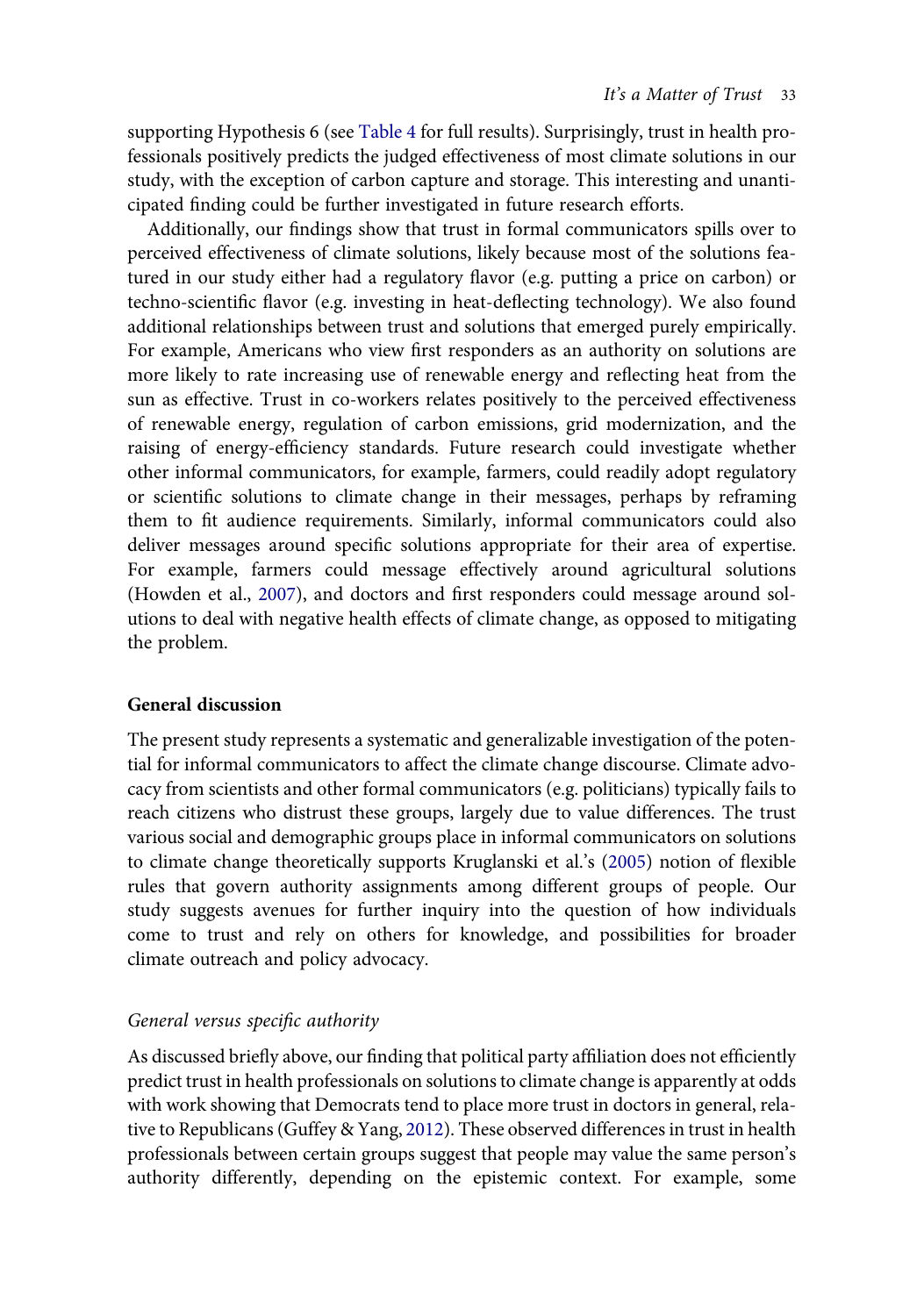| Independent<br>variables | Increase use of<br>renewable<br>energy | Invest in<br>natural carbon<br>solutions | Move away<br>from coal/<br>oil | Regulate<br>carbon<br>pollution | Modernize<br>electrical grid | Raise<br>energy-<br>efficiency | Capture and<br>store carbon | Put a price<br>on carbon | Reflect heat<br>from the<br>sun |
|--------------------------|----------------------------------------|------------------------------------------|--------------------------------|---------------------------------|------------------------------|--------------------------------|-----------------------------|--------------------------|---------------------------------|
| Close family             | .021                                   | .016                                     | $-.012$                        | $-.003$                         | .018                         | .034                           | $-.004$                     | $-.037$                  | $-.071*$                        |
| Scientists               | $.332***$                              | $.288***$                                | $.345***$                      | $.331***$                       | $.306***$                    | $.263***$                      | $.280***$                   | $.236***$                | $.173***$                       |
| Health<br>professionals  | $.118**$                               | $.106**$                                 | $.098**$                       | $.072*$                         | $.073*$                      | $.090*$                        | .059                        | $.173***$                | $.138***$                       |
| Boss/<br>supervisor      | $-.108**$                              | $-.079*$                                 | $-.104**$                      | $-.048$                         | $-.067$                      | $-.003$                        | .045                        | $-.032$                  | .029                            |
| Co-workers               | $.134**$                               | .060                                     | $.123**$                       | $.151***$                       | $.080*$                      | $.122**$                       | .012                        | $.092*$                  | .00                             |
| Religious<br>leader      | $-.104**$                              | $-.043$                                  | $-.087*$                       | $-.099**$                       | $-.065$                      | $-.096$                        | $-.055$                     | $-.055$                  | .003                            |
| Farmers                  | $-.027$                                | $-.040$                                  | $-.043$                        | $-.059$                         | $-.007$                      | .023                           | $-.024$                     | $-.017$                  | $-.092**$                       |
| First<br>responders      | $.073*$                                | $.091*$                                  | .062                           | $.119**$                        | .054                         | .046                           | $.128***$                   | .046                     | $.136***$                       |
| President of<br>the USA  | $.123***$                              | $.149***$                                | $.216***$                      | $.177***$                       | $.146***$                    | $.156***$                      | $.124***$                   | $.203***$                | $.099**$                        |
| Neighbors                | $-.006$                                | $-.021$                                  | $-.032$                        | $-.053$                         | .003                         | $-.088$                        | .003                        | $-.044$                  | .058                            |
| Adjusted $R^2$           | .223                                   | .180                                     | .263                           | .246                            | .185                         | .177                           | .171                        | .192                     | .129                            |

<span id="page-18-0"></span>Table 4. Multiple regression models explaining perceived effectiveness of climate solutions.

Note: Entries are standardized coefficients.

 $*p$  < .05 (two-tailed tests).

\*\*p < .01 (two-tailed tests).

\*\*\*p < .001 (two-tailed tests).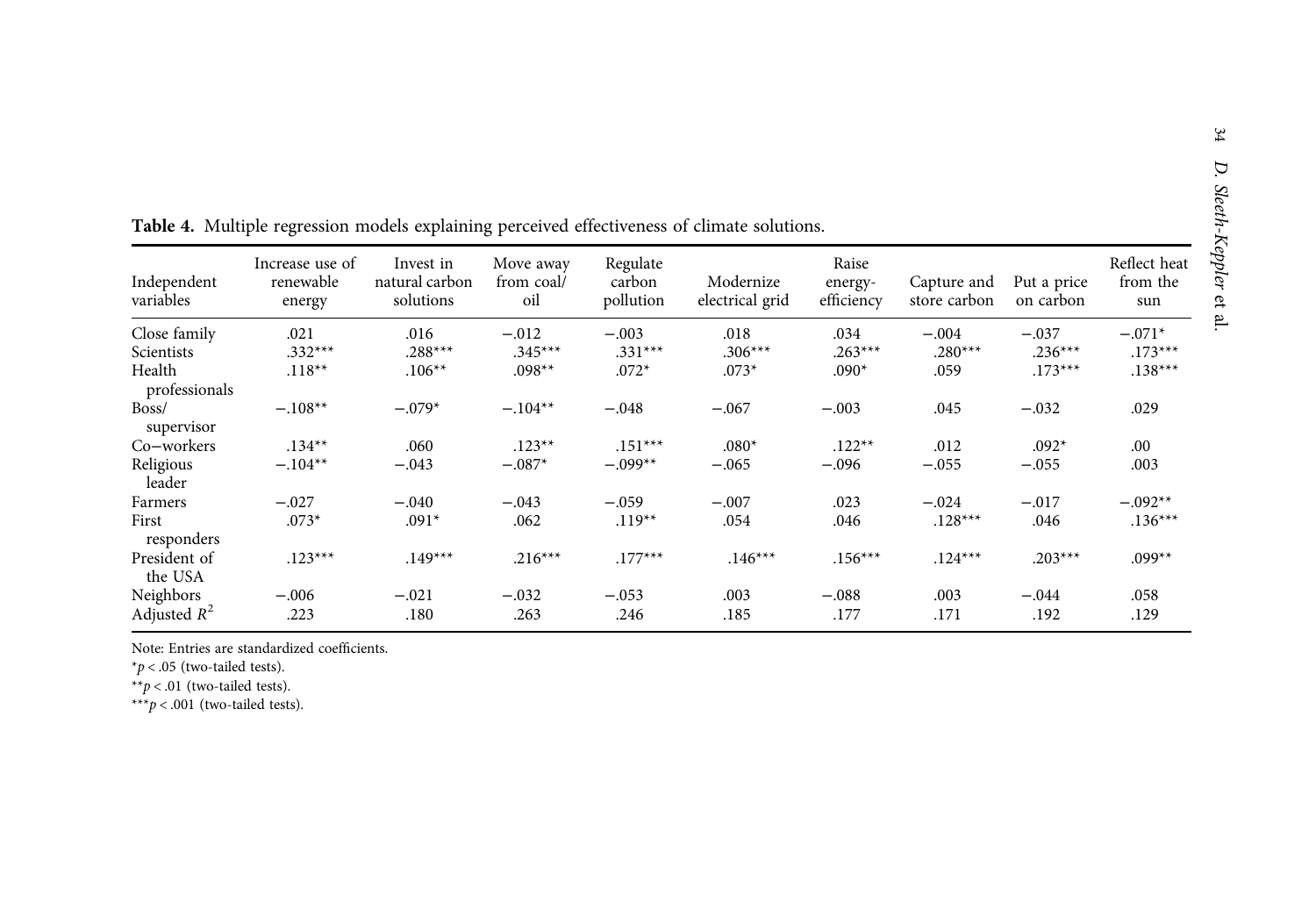assignments of authority may be very specific, and only involve certain types of knowledge, such as medical knowledge, in the case of Democrats' trust in doctors. On the other hand, a person may be a general source of authority in a person's life, giving advice in various domains of life, which may explain why religiosity predicts trust in health professionals on climate solutions. Additionally, our analysis reveals many connections between social and demographic groups and priests, bosses, and co-workers on solutions to climate change. A plausible explanation for these results is that many people may first judge who they can trust in general, based on various subjective rules, involving value congruence, proximity, similarity, joint group-membership, and so forth, and then accept guidance on all kinds of different topics from authorities under this general umbrella of trust. Future research could investigate the distinction between general and specific authority assignments more directly, by distinguishing between how much people trust various communicators in general, versus just on the topic of climate change. Future research could also address if trust on matters of climate change extends to all informal communicators in a category (e.g. all priests), or just specific individuals (e.g. a particular priest).

#### Issues of causal direction

Prior research has shown that trust in scientists explains belief in climate change (Hmielowski et al., [2014\)](#page-22-0). In the domain of extra-scientific climate communications, such as those involving priests, firefighters, farmers, and health professionals, a question involves whether beliefs and attitudes toward climate change pre-dispose individuals to place more trust in certain communicators, or whether certain communicators influence climate change beliefs and attitudes. To address a similar question, work by Krosnick, Holbrook and Visser ([2000\)](#page-22-0) measured global warming beliefs and attitudes prior to fall 1997, when US President Bill Clinton launched a major campaign to build support for the Kyoto treaty, and after the debate that ensued. Results showed that overall beliefs and attitudes toward global warming remained stable for the whole population. However, Democrats and Republicans began to diverge on the issue, resulting in the frequently cited partisan divide on concern over climate change (Krosnick et al., [2000](#page-22-0)). Thus, Bill Clinton's advocacy had a polarizing effect on subgroups of people, supporting the path from communicator to attitudes. The communication process is inherently dynamic and subject to multi-directional influences, and future research could investigate whether some informal communicators play more of a formative role early in the climate change communication sequence, and others at a later stage, after positive climate change attitudes have been formed.

#### Implications for outreach

Environmental communicators wishing to implement these findings in their efforts may take the general route suggested by Nisbet and Kotcher ([2009\)](#page-23-0), who recommend that opinion leaders could be mobilized through initial identification using various available measurement instruments (e.g. assessing willingness to share information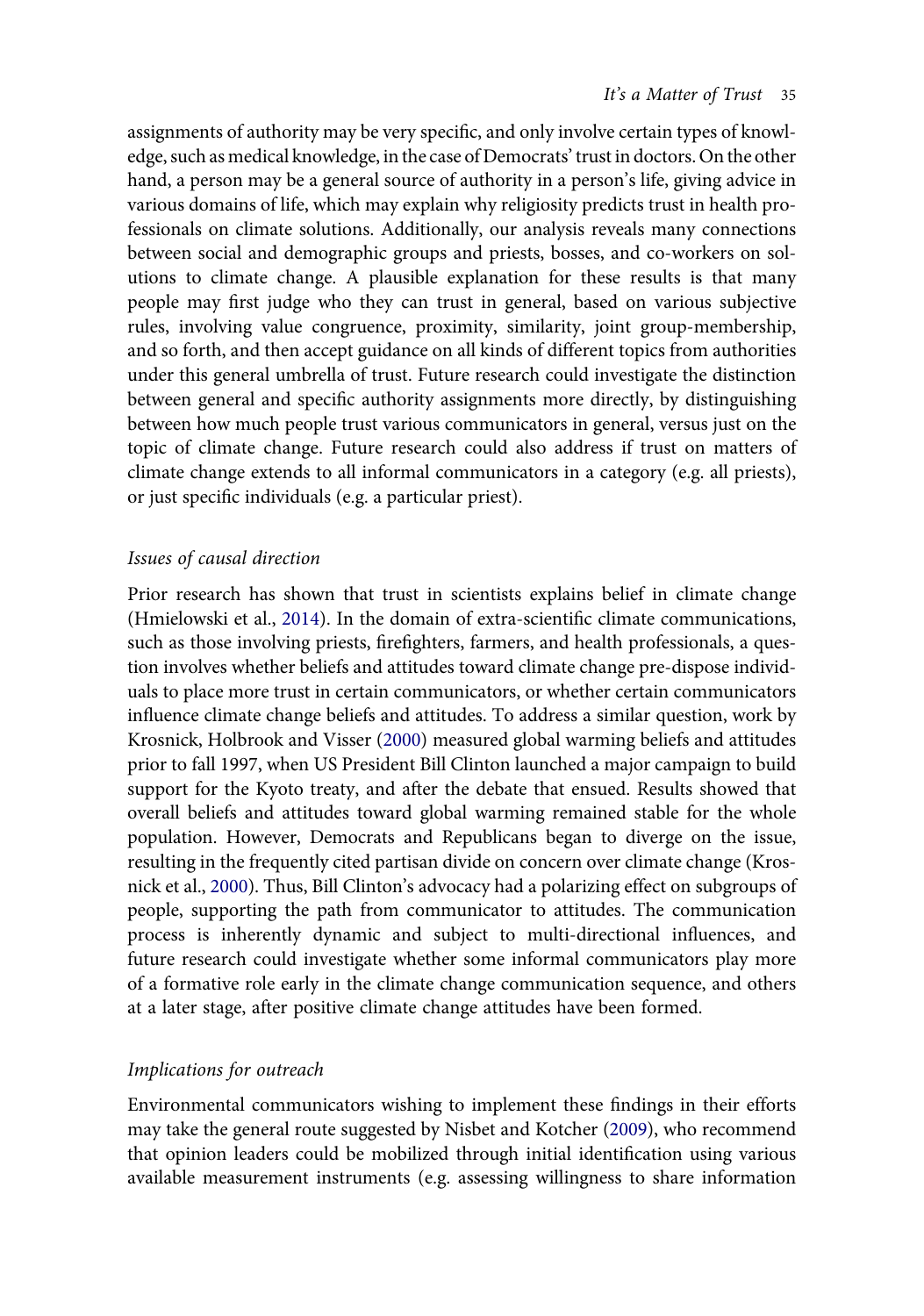with others), development and coordination of appropriate messages and frames (Hart, [2010\)](#page-22-0), and through training programs designed to encourage opinion leaders to deliver messages to stakeholders over time. A campaign focused on the promotion of health-related behaviors with climate mitigation benefits, such as walking or biking to work, could involve the identification and training of health professionals and religious leaders, who are trusted authorities among citizens who consider religion an important part of their lives. Similarly, the social marketing organization Green-Faith.org provides a host of resources aimed at bridging the gap between theology and environment and guidelines for members of religious congregations to implement to become green, which could also profitably target political conservatives, based on our study.

The distinctions in epistemic authorities between religiously involved Americans and those with a Christian vs. non-Christian affiliation (see regression model for "neighbors", "congregation", and "co-workers") shed important light on the dynamics of religion and climate change in America. The positive environmental effect of religion in a person's life could override the negative effects of religious affiliation as Christian in many instances, opening up avenues for communicators or other policy actors to more effectively involve Christian religious communities on climate change.

## Implications for policy

Policies require public support, and the increasing distrust in public institutions poses difficult challenges for policy actors (Twenge et al., [2014](#page-23-0)). The failure of a comprehensive carbon trading policy in the US Congress further reflects the partisan divide on climate solutions and widespread uncertainty about how to implement effective solutions to mitigate climate change, or adapt to its ongoing effects. Our current study suggests the benefit of engaging more informal sources to build policy support on climate issues. Clearly, engaging grassroots communicators to address different constituents more effectively with messages about climate solution is only part of a successful policy effort. However, our general finding that many Americans trust informal groups on climate solutions is in natural alignment with examples of recent grassroots movements designed to affect societal change or policies, including the 2008 Obama campaign, the Tea Party and Occupy Wall Street populist movements, and the battle over internet neutrality (SOPA). Thus, policy actors could use the present findings to begin conservations about how to build support for climate policies through social media channels, using a range of communicators and organizations. The recent successful implementation of the People's Climate March can serve as a useful guiding framework for future policy-related efforts.

## Limits of the current study

As is the case with any single empirical effort, the current study suffers from several weaknesses. The results of the present study only generalize to the US adult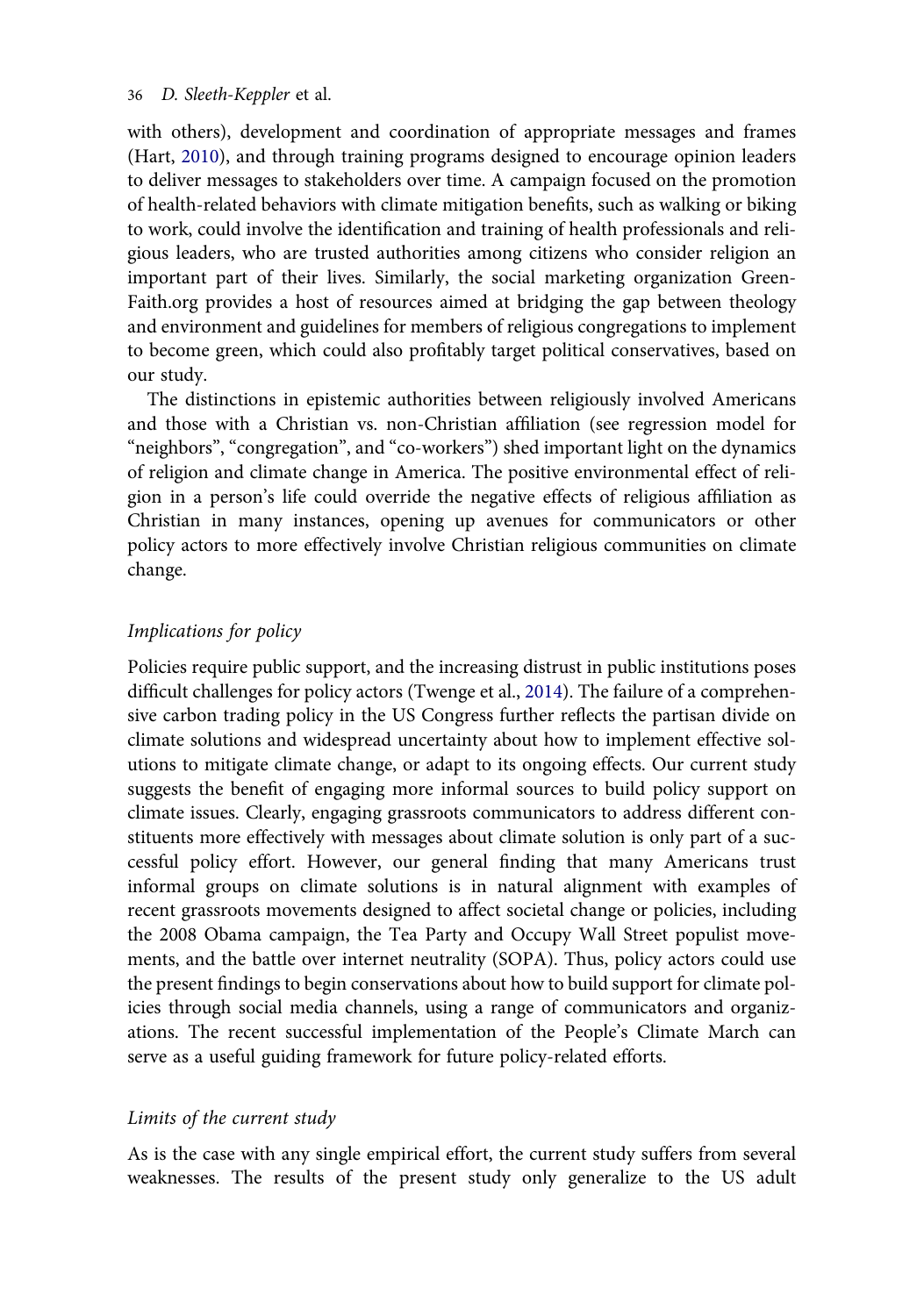<span id="page-21-0"></span>population, and do not reliably inform epistemic authority assignments among citizens younger than 18, or citizens in other countries. Secondly, the present study relies on the methodology of survey self-reports, which could introduce distortions. For example, Goldstein, Cialdini, and Griskevicius ([2008\)](#page-22-0) discuss that respondents on surveys tend to underreport how much they trust neighbors, largely because this type of informal social influence may exist outside of conscious awareness. A person may indicate on a survey that they would not trust a neighbor on solutions to climate change, when in fact they would if a communication attempt actually occurred. One aspect that mitigates this concern is the nature of the analysis, which primarily features cross-sectional demographic analyses, rather than absolute statements about the potential effectiveness of different communicators. This differentiated view on epistemic authority assignments by social and demographic groups reveals theoretically and practically useful relationships for communicators and policy actors to build upon in their campaign efforts, even though the absolute size of these effects may be smaller than would be observed in practice, due to underreporting.

## Acknowledgements

We thank the three anonymous reviewers for their helpful feedback on a prior version of this manuscript. We also thank Bill Guns, Cheri Anderson, Carrie Hollenberg and Pat Breman at Strategic Business Insights for their valuable input and support in the design and implementation of the American Climate Values Survey.

#### References

- Bale, C. S., McCullen, N. J., Foxon, T. J., Rucklidge, A. M., & Gale, W. F. (2013). Harnessing social networks for promoting adoption of energy technologies in the domestic sector. Energy Policy, 63, 833–844.
- Boykoff, M. T. (2011). Who speaks for the climate?: Making sense of media reporting on climate change. Cambridge: Cambridge University Press.
- Brewer, P. R., & Ley, B. L. (2013). Whose science do you believe? Explaining trust in sources of scientific information about the environment. Science Communication, 35(1), 115–137.
- Buckner, J. C. (1988). The development of an instrument to measure neighborhood cohesion. American Journal of Community Psychology, 16(6), 771–791.
- Clayton, S., Manning, C., & Hodge, C. (2014). Beyond storms and droughts: The psychological impacts of climate change. Retrieved from: [http://ecoamerica.org/wp-content/uploads/2014/06/eA\\_](http://ecoamerica.org/wp-content/uploads/2014/06/eA_Beyond_Storms_and_Droughts_Psych_Impacts_of_Climate_Change.pdf) [Beyond\\_Storms\\_and\\_Droughts\\_Psych\\_Impacts\\_of\\_Climate\\_Change.pdf](http://ecoamerica.org/wp-content/uploads/2014/06/eA_Beyond_Storms_and_Droughts_Psych_Impacts_of_Climate_Change.pdf)
- Clements, J. M., McCright, A. M., & Xiao, C. (2014). Green Christians? An empirical examination of environmental concern within the US general public. Organization  $\mathfrak{G}$  Environment, 27(1), 85–102.
- Donahue, A. K., & Miller, J. M. (2006). Experience, attitudes, and willingness to pay for public safety. The American Review of Public Administration, 36(4), 395–418.
- Earle, T. C., & Siegrist, M. (2006). Morality information, performance information, and the distinction between trust and confidence. Journal of Applied Social Psychology, 36(2), 383–416.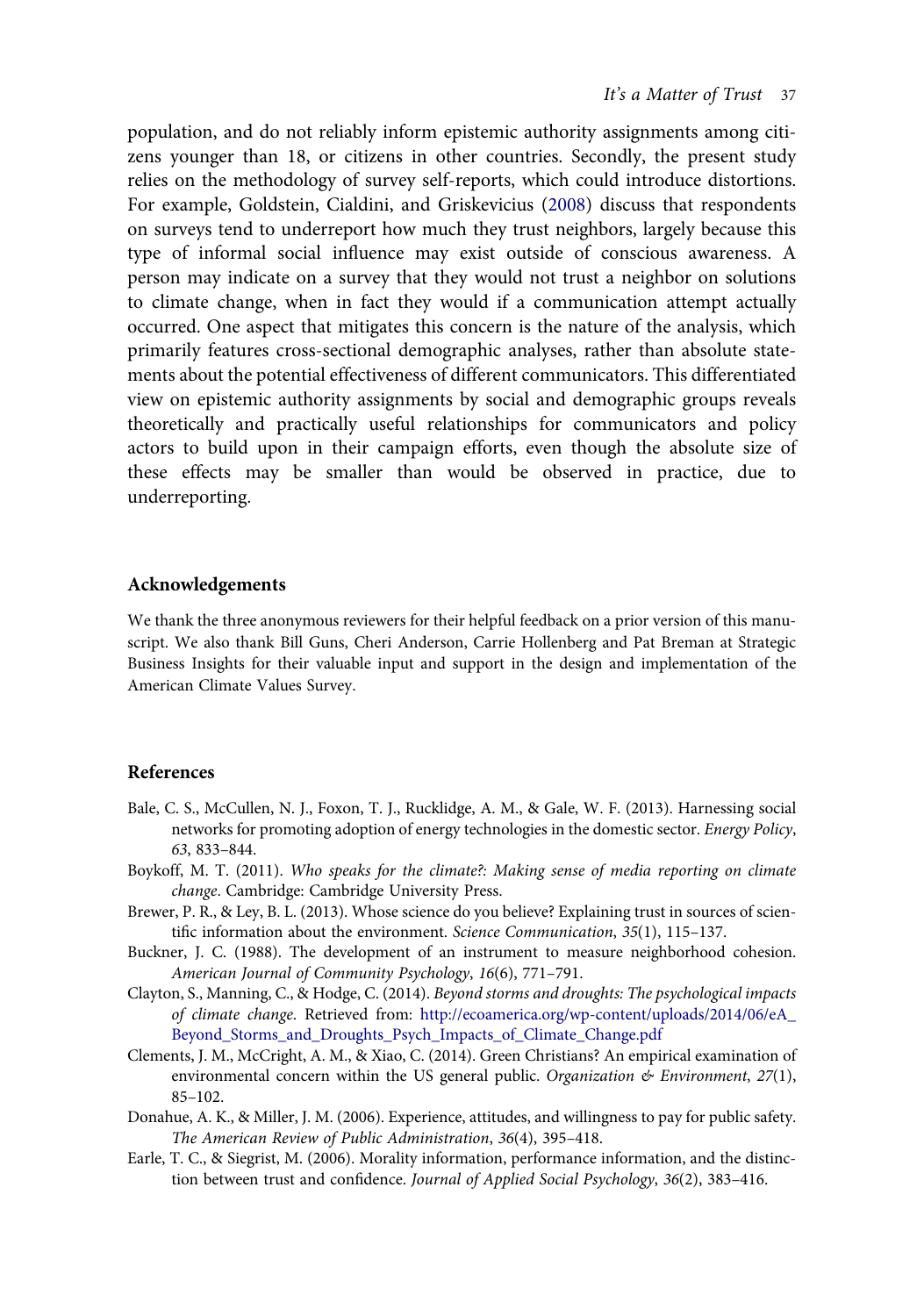- <span id="page-22-0"></span>38 D. Sleeth-Keppler et al.
- ecoAmerica (2014, March). American climate values: Psychographic and demographic insights. Retrieved from: [http://ecoamerica.org/wpcontent/uploads/2014/04/eA\\_American\\_Climate\\_](http://ecoamerica.org/wpcontent/uploads/2014/04/eA_American_Climate_Values_2014_Psychographic_and_Demographic_Insights.pdf) [Values\\_2014\\_Psychographic\\_and\\_Demographic\\_Insights.pdf](http://ecoamerica.org/wpcontent/uploads/2014/04/eA_American_Climate_Values_2014_Psychographic_and_Demographic_Insights.pdf)
- Ellison, C. G., & George, L. K. (1994). Religious involvement, social ties, and social support in a southeastern community. Journal for the Scientific Study of Religion, 33(1), 46–61.
- Feather, N. T. (1979). Value correlates of conservatism. Journal of Personality and Social Psychology, 37(9), 1617–1630.
- Flaherty, J., & Brown, R. B. (2010). A multilevel systemic model of community attachment: Assessing the relative importance of the community and individual levels. American Journal of Sociology, 116(2), 503–542.
- Gal, D., & Rucker, D. D. (2011). Answering the unasked question: Response substitution in consumer surveys. Journal of Marketing Research, 48(1), 185–195.
- Gauchat, G. (2011). The cultural authority of science: Public trust and acceptance of organized science. Public Understanding of Science, 20(6), 751–770.
- Goldstein, N. J., Cialdini, R. B., & Griskevicius, V. (2008). A room with a viewpoint: Using social norms to motivate environmental conservation in hotels. Journal of Consumer Research, 35(3), 472–482.
- Guffey, T., & Yang, P. Q. (2012). Trust in doctors. SAGE Open, 2(4), 1–8.
- Hart, P. S. (2010). One or many? The influence of episodic and thematic climate change frames on policy preferences and individual behavior change. Science Communication, 33(1), 28–51.
- Hehman, E., Gaertner, S. L., & Dovidio, J. F. (2011). Evaluations of presidential performance: Race, prejudice, and perceptions of Americanism. Journal of Experimental Social Psychology, 47(2), 430-435.
- Hmielowski, J. D., Feldman, L., Myers, T. A., Leiserowitz, A., & Maibach, E. (2014). An attack on science? Media use, trust in scientists, and perceptions of global warming. Public Understanding of Science, 23(7), 866–883.
- Hoffert, M. I., Caldeira, K., Benford, G., Criswell, D. R., Green, C., Herzog, H., … Wigley, T. M. (2002). Advanced technology paths to global climate stability: Energy for a greenhouse planet. Science, 298(5595), 981–987.
- Howden, S. M., Soussana, J. F., Tubiello, F. N., Chhetri, N., Dunlop, M., & Meinke, H. (2007). Adapting agriculture to climate change. Proceedings of the National Academy of Sciences, 104(50), 19691–19696.
- Jost, J. T., Glaser, J., Kruglanski, A. W., & Sulloway, F. J. (2003). Political conservatism as motivated social cognition. Psychological Bulletin, 129(3), 339–375.
- Karp, L., & Zhang, J. (2012). Taxes versus quantities for a stock pollutant with endogenous abatement costs and asymmetric information. Economic Theory, 49(2), 371–409.
- Krosnick, J. A., Holbrook, A. L., & Visser, P. S. (2000). The impact of the fall 1997 debate about global warming on American public opinion. Public Understanding of Science, 9(3), 239–260.
- Kruglanski, A. W. (1989). Lay epistemics and human knowledge: Cognitive and motivational bases. New York: Plenum Press.
- Kruglanski, A. W., Raviv, A., Bar-Tal, D., Raviv, A., Sharvit, K., Ellis, S., & Mannetti, L. (2005). Says who? Epistemic authority effects in social judgment. Advances in Experimental Social Psychology, 37, 345–392.
- Kruglanski, A. W., & Sleeth-Keppler, D. (2007). The principles of social judgment. In A.W. Kruglanski & E. T. Higgins (Eds.), Social psychology: Handbook of basic principles (2nd ed., pp. 116–137). New York, NY: Guilford Press.
- Lockton, D., Cain, R., Harrison, D., Giudice, S., Nicholson, L., & Jennings, P. (2011). Behaviour change at work: Empowering energy efficiency in the workplace through user-centred design. Behavior, Energy and Climate Change Conference, UC Berkeley. Retrieved from: [http://](http://escholarship.org/uc/item/6ww5h5jm) [escholarship.org/uc/item/6ww5h5jm.](http://escholarship.org/uc/item/6ww5h5jm)
- Luber, G., & McGeehin, M. (2008). Climate change and extreme heat events. American Journal of Preventive Medicine, 35(5), 429–435.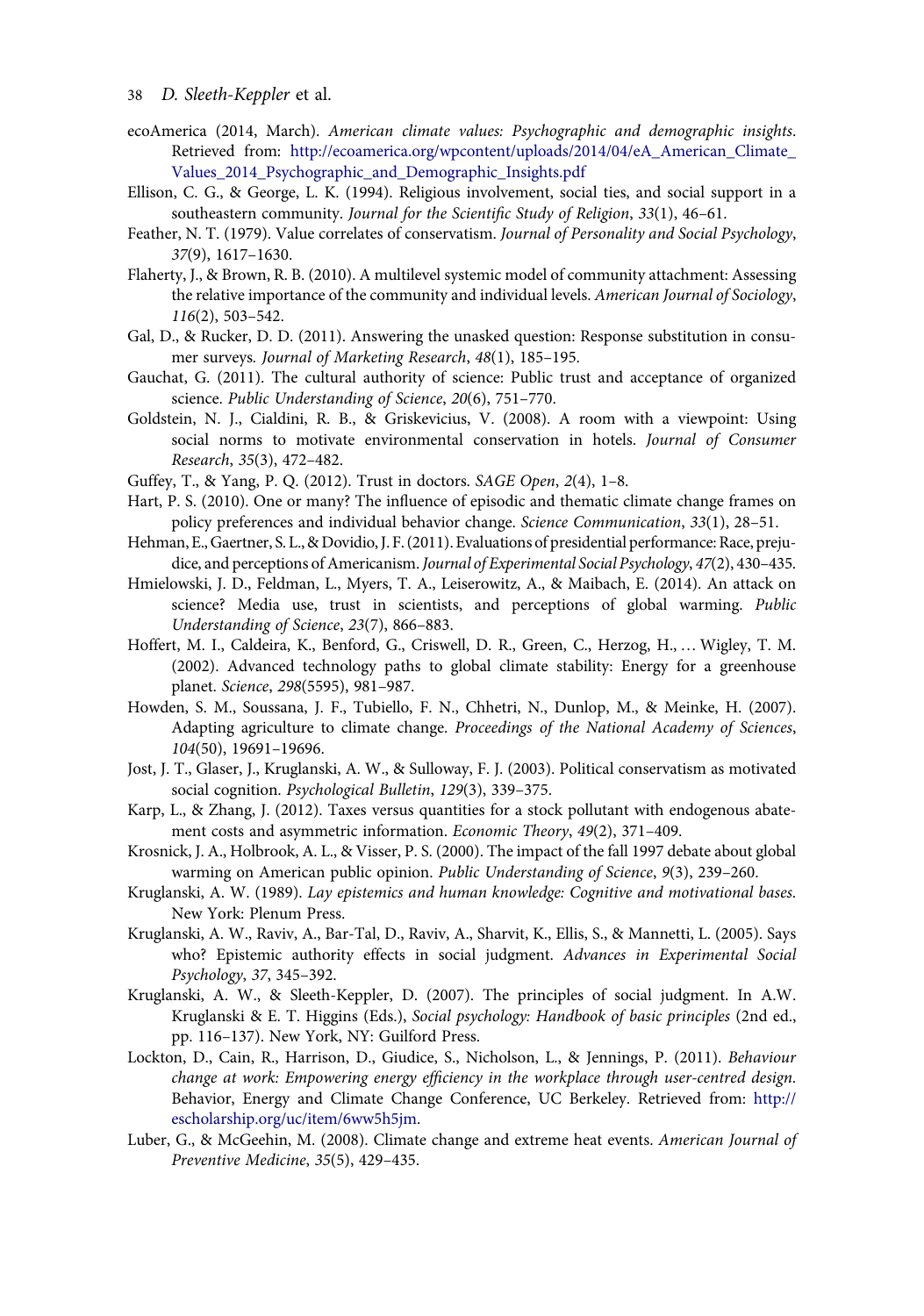<span id="page-23-0"></span>Luers, A. (2013). Rethinking US climate advocacy. Climatic Change, 120(1–2), 13–19.

- Maibach, E. W., Leiserowitz, A., Roser-Renouf, C., & Mertz, C. K. (2011). Identifying like-minded audiences for global warming public engagement campaigns: An audience segmentation analysis and tool development. PloS ONE, 6(3), e17571.
- Maibach, E. W., Roser-Renouf, C., & Leiserowitz, A. (2008). Communication and marketing as climate change–intervention assets: A public health perspective. American Journal of Preventive Medicine, 35(5), 488–500.
- Matthews, H. D., & Caldeira, K. (2008). Stabilizing climate requires near zero emissions. Geophysical Research Letters, 35(4), 1–5.
- McCright, A. M. (2010). The effects of gender on climate change knowledge and concern in the American public. Population and Environment, 32(1), 66–87.
- McCright, A. M., & Dunlap, R. E. (2010). Anti-reflexivity: The American conservative movement's success in undermining climate science and policy. Theory, Culture & Society, 27(2-3), 100-133.
- Nisbet, M. C., & Kotcher, J. E. (2009). A two-step flow of influence? Opinion-leader campaigns on climate change. Science Communication, 30(3), 328–354.
- Ockwell, D., Whitmarsh, L., & O'Neill, S. (2009). Reorienting climate change communication for effective mitigation: Forcing people to be green or fostering grass-roots engagement? Science Communication, 30(3), 305–327.
- Ostrom, E. (2012). Nested externalities and polycentric institutions: Must we wait for global solutions to climate change before taking actions at other scales? Economic Theory, 49(2), 353–369.
- Palmer, J. A. (1999). Research matters: A call for the application of empirical evidence to the task of improving the quality and impact of environmental education. Cambridge Journal of Education, 29(3), 379–395.
- Pascal, M., Viso, A. C., Medina, S., Delmas, M. C., & Beaudeau, P. (2012). How can a climate change perspective be integrated into public health surveillance? Public Health, 126(8), 660–667.
- Pew Research Center for the People and the Press. (2013, June 7). Employment vs. unemployment: Different stories from the jobs numbers. Retrieved from: [http://www.pewresearch.org/fact](http://www.pewresearch.org/fact-tank/2013/06/07/employment-vs-unemployment-different-stories-from-the-jobs-numbers/)[tank/2013/06/07/employment-vs-unemployment-different-stories-from-the-jobs-numbers/](http://www.pewresearch.org/fact-tank/2013/06/07/employment-vs-unemployment-different-stories-from-the-jobs-numbers/)
- Posner, E. A., & Sunstein, C. R. (2008). Justice and climate change. Harvard Project on International Climate Agreements.
- Putnam, R. D. (2000). Bowling alone: The collapse and revival of American community. New York: Simon and Schuster.
- Raviv, A., Bar-Tal, D., Raviv, A. & Houminer, D. (1990). Development of epistemic authority perception. British Journal of Developmental Psychology, 8, 157–169.
- Smith, N., & Leiserowitz, A. (2013). American evangelicals and global warming. Global Environmental Change, 23(5), 1009–1017.
- The White House (2014, May 9). Fact sheet: President Obama announces commitments and executive actions to advance solar deployment and energy-efficiency. Retrieved from: [http://](http://www.whitehouse.gov/the-press-office/2014/05/09/fact-sheet-president-obama-announces-commitments-and-executive-actions-a) www.whitehouse.gov/the-press-offi[ce/2014/05/09/fact-sheet-president-obama-announces](http://www.whitehouse.gov/the-press-office/2014/05/09/fact-sheet-president-obama-announces-commitments-and-executive-actions-a)[commitments-and-executive-actions-a](http://www.whitehouse.gov/the-press-office/2014/05/09/fact-sheet-president-obama-announces-commitments-and-executive-actions-a)
- Twenge, J. M., Campbell, W. K., & Carter, N. T. (2014). Declines in trust in others and confidence in institutions among American adults and late adolescents, 1972–2012. Psychological Science. [doi:0956797614545133](http://dx.doi.org/0956797614545133)
- Unsworth, K. L., Dmitrieva, A., & Adriasola, E. (2013). Changing behaviour: Increasing the effectiveness of workplace interventions in creating pro-environmental behavior change. Journal of Organizational Behavior, 34(2), 211–229.
- Vähämaa, M. (2013). Groups as epistemic communities: Social forces and affect as antecedents to knowledge. Social Epistemology, 27(1), 3–20.
- Weber, E. U. (1997). Perception and expectation of climate change: Precondition for economic and technological adaptation. In M. Bazerman, D. Messick, A. Tenbrunsel, & K. Wade-Benzoni